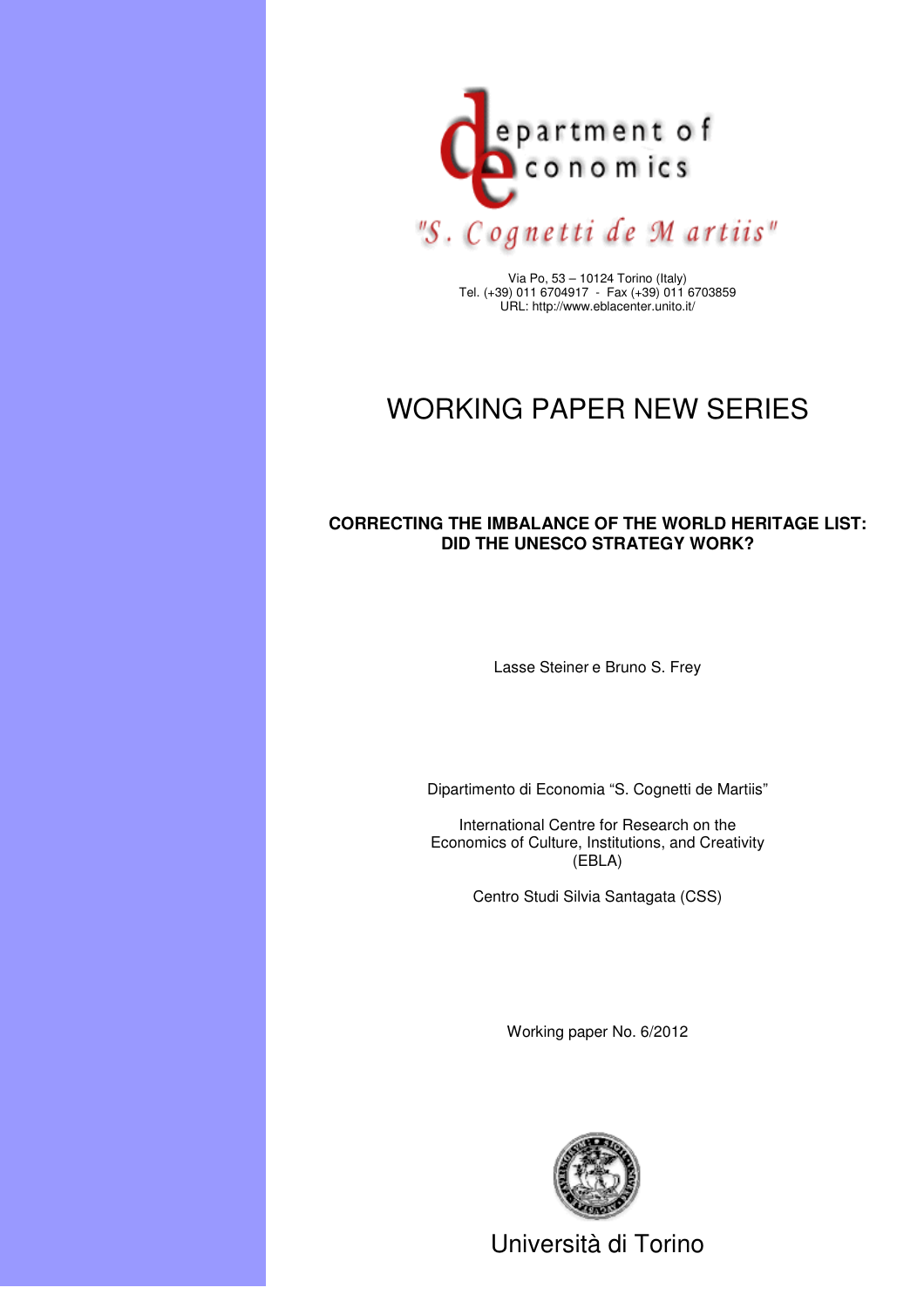## *CORRECTING THE IMBALANCE OF THE WORLD HERITAGE LIST: DID THE UNESCO STRATEGY WORK?*<sup>∗</sup>

by

Lasse Steiner∗∗ University of Zurich and Bruno S. Frey<sup>-</sup> University of Warwick University of Zurich

and

CREMA – Center for Research in Economics, Management and the Arts, Switzerland

#### *Abstract*

 $\overline{a}$ 

The official intention of the UNESCO World Heritage List is to protect the global heritage. However, the imbalance of the distribution of World Heritage Sites according to countries and continents is striking. Consequently, the World Heritage Committee launched the Global Strategy for a Balanced, Representative and Credible World Heritage List in 1994. To date, there have not been any empirical analyses conducted to study the impact of this strategy. This paper shows that the imbalance did not decrease, but rather increased over time, thus reflecting the inability of the Global Strategy to achieve a more balanced distribution of Sites.

*JEL Classification:* Z11, D6, F5, H87

*Keywords:* UNESCO, international organizations, international political economy, world heritage

<sup>∗</sup> For helpful suggestions, we are indebted to Trine Bille, Reto Cueni, Axel Dreher, Peter Egger, Paolo Pamini and James Vreeland. We thank the participants of the PEIO conference 2011 and of the ACEI conference 2011, where an earlier version was presented. Further, we are thankful to Maurizio Galli for the support provided in the data handling

<sup>∗∗</sup> Research Economist at the University of Zurich, Department of Economics, Wilfriedstrasse 6, CH-8032 Zurich, Switzerland. E-mail: lasse.steiner@econ.uzh.ch

<sup>∗∗∗</sup> Distinguished Professor of Behavioural Science, University of Warwick and Professor of Economics, University of Zurich, Wilfriedstrasse 6, CH-8032 Zurich, Switzerland. He is also Research Director of CREMA. E-mail: bruno.frey@econ.uzh.ch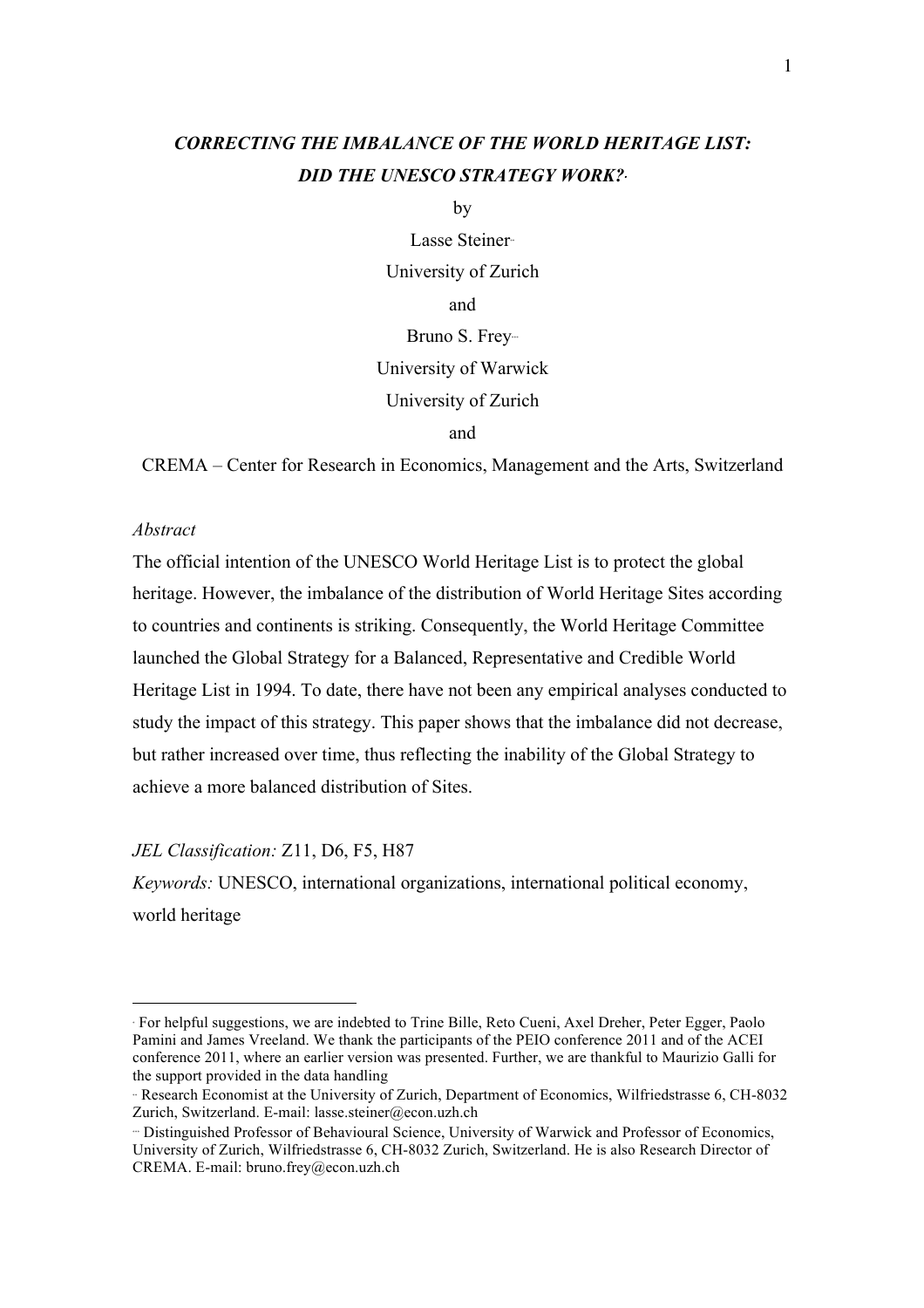#### **SHORT BIOGRAPHYS**

**Bruno S. Frey** is Professor of Economics at the University of Zurich and Distinguished Professor of Behavioral Science at the University of Warwick. He is the author of over 600 articles in professional journals and books and belongs to the "Most Highly Cited Researchers" (ISI Web of Knowledge). He received several honorary doctorates in economics, and he is, among others, a Distinguished Fellow of the Association for Cultural Economics. Prof. Frey seeks to extend economics beyond the standard neoclassics by including insights from other disciplines, including political science, psychology, and sociology.

**Lasse Steiner** is a research economist at Professor Bruno S. Frey's Chair of Economic Policy and Non-Market Economics at the University of Zurich. His main area of expertise is the Economics of Arts and Culture. In particular, his research covers politico-economic aspects of the UNESCO World Heritage List, price-setting mechanism in museums, and the relationship of the arts and happiness.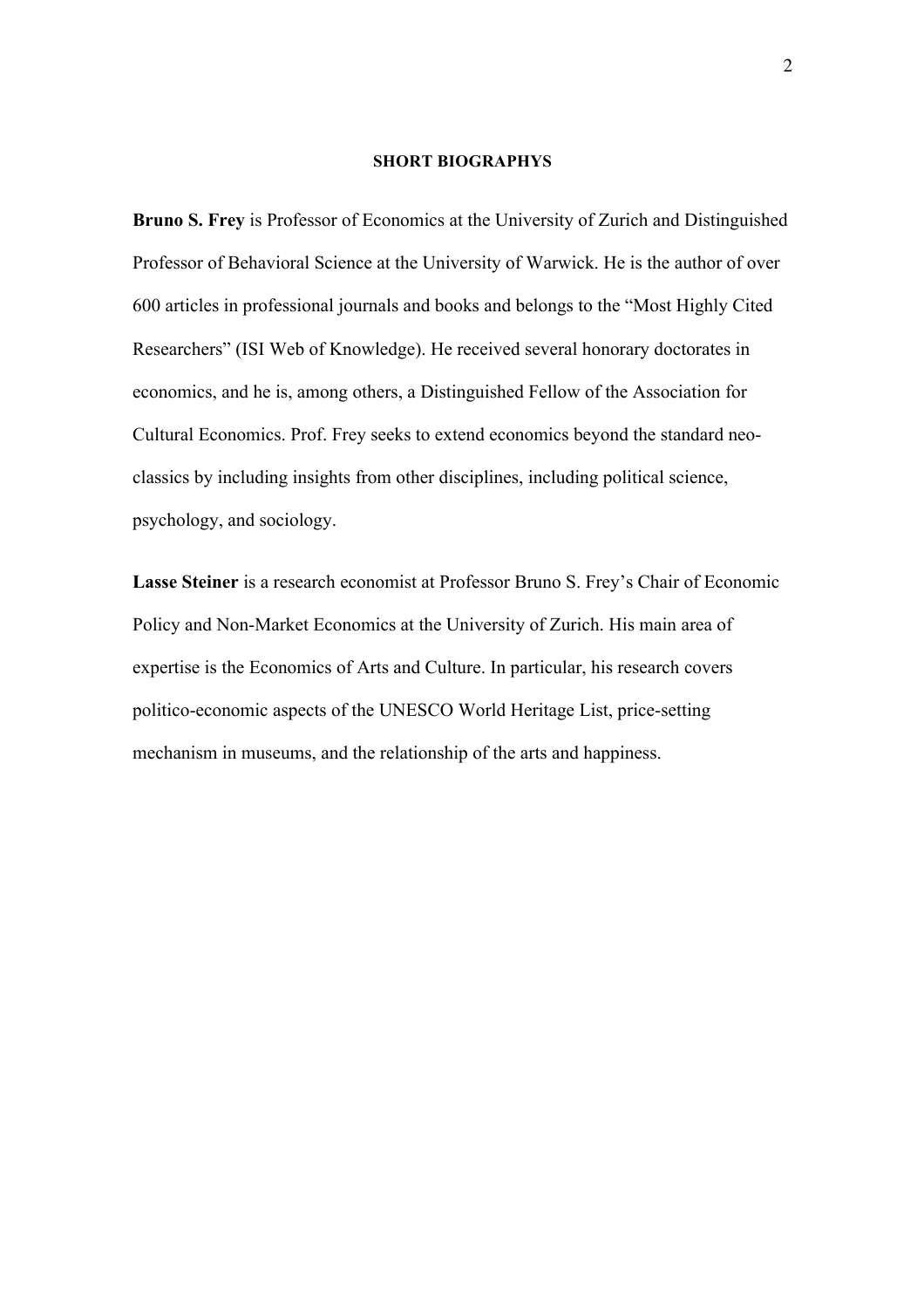#### **I. THE UNESCO WORLD HERITAGE LIST**

The UNESCO World Heritage List (hereafter "List") is generally considered an excellent contribution to saving the globe's common history in the form of cultural monuments and landscapes worth preserving. The origin of the List dates back to the 1920s, when the League of Nations became aware of the growing threat to the cultural and natural heritage of our planet. In 1959, UNESCO launched a spectacular and successful international campaign to save the Abu Simbel temples in the Nile Valley. In 1966, UNESCO also spearheaded an international campaign to save Venice after disastrous floods threatened the survival of the city. To institutionalize these efforts the General Conference of UNESCO adopted the *Convention Concerning the Protection of the World Cultural and Natural Heritage* at its 17th session in Paris in November, 1972. The Convention "seeks to encourage the identification, protection and preservation of cultural and natural heritage around the world considered to be of outstanding value to humanity."<sup>1</sup> To date, 187 state parties have ratified this Convention, and the List currently has 911 World Heritage Sites (hereafter "Sites"), 704 (or 77 percent) of which relate to culture;180 to nature; and 27 of which are mixed, combining cultural and natural heritage.2 The List has become very popular and many regard the List as "the most effective international legal instrument for the protection of the cultural and natural heritage" (Strasser, 2002, p. 215).

<sup>&</sup>lt;sup>1</sup> http://whc.unesco.org/en/about, accessed on 20.1.2011<br><sup>2</sup> Data is after the 34th ordinary session of the World Heritage Committee, held in Brasília 25th July–3rd August 2010. Only two Sites have been delisted since the implementation of the List. UNESCO, World Heritage List, http://whc.unesco.org/en/list, accessed on 20.1.2011.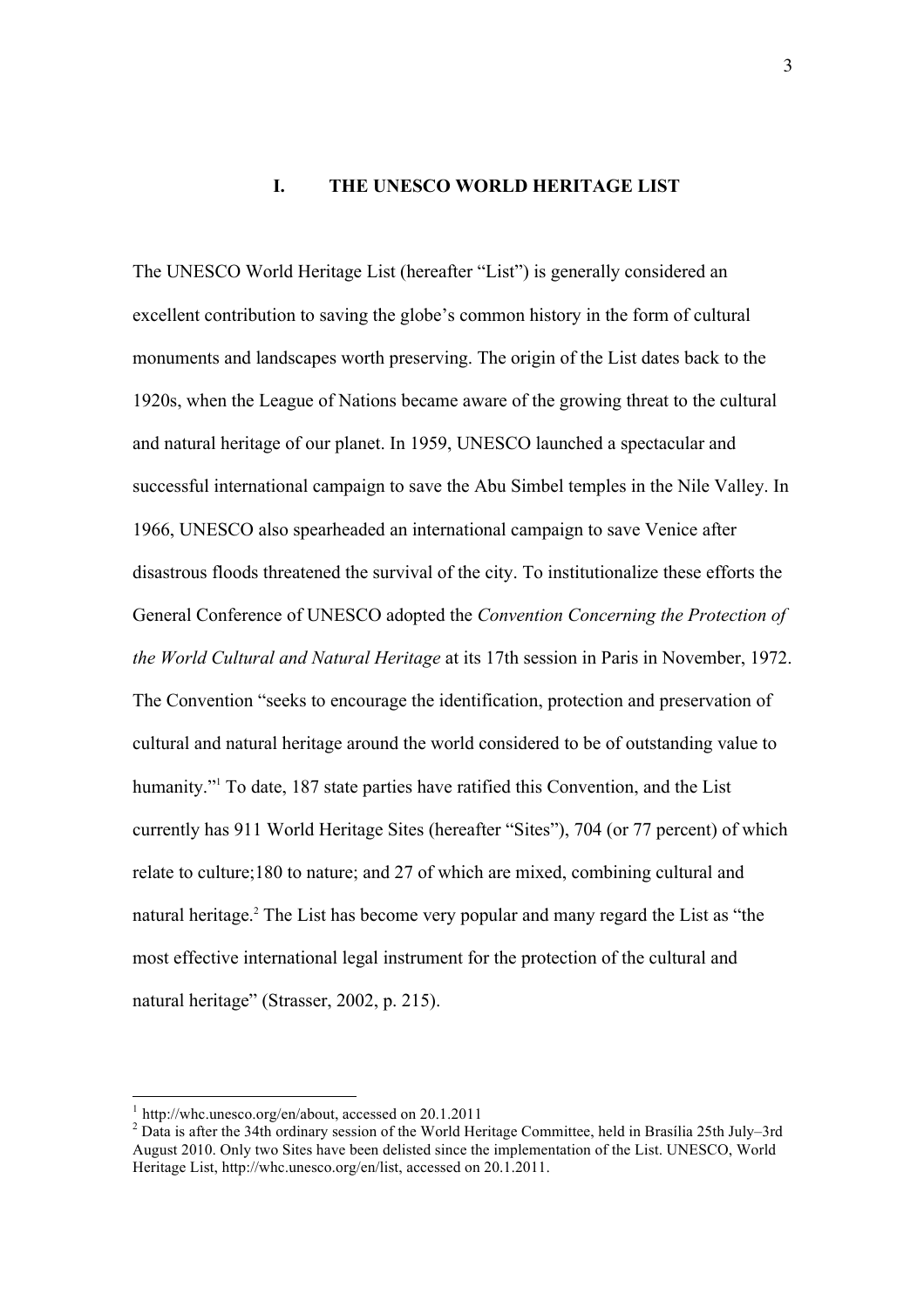Accompanying the increasing popularity of the List, a large social science literature on World Heritage and the UNESCO program has emerged. Some studies analyze in depth why cultural heritage should be preserved. It is argued that the past is important to understanding and appreciating the present, and that the past is an important part of the identity of a nation, region or local unit, as well as of the people living therein (Peacock and Rizzo, 2008). Several noteworthy contributions in cultural economics try to capture the impact of heritage sites on individual utility as well as on the utility of preserving the past for future generations (Peacock and Rizzo, 2008; Klamer and Throsby, 2000; Peacock, 1978). Other studies concentrate on more specific aspects, such as the consequences for tourism of being included in the List. It has been demonstrated that once Sites are placed on the List they experience a significant increase in tourists. While this is welcome for firms offering tourist services, in particular hotels and restaurants, there is some concern that too large a number of tourists may negatively affect the heritage sites (e.g., Leask and Yeoman, 2004; Tunney, 2005; Cochrane and Tapper, 2006). While it is clear that more people visit these Sites that now belong to the "common heritage of mankind," it is unclear whether, and to what extent, there is substitution from other nonlisted heritage sites.

The impact on tourism and prestige gained from Site nomination are factors that incentivize applications, potentially distort the process of designation and contribute to the *imbalance* of the List (e.g., Millar, 2006; Cleere, 2006; Harrison and Hitchcock, 2005). For example, the large share of Sites located in Europe (see below) raises the question of whether the Sites selected for the List adequately reflect the common heritage of mankind (see e.g., Byrne, 1991). Recent studies empirically analyze the determinants of getting on the List. They show that political and economic factors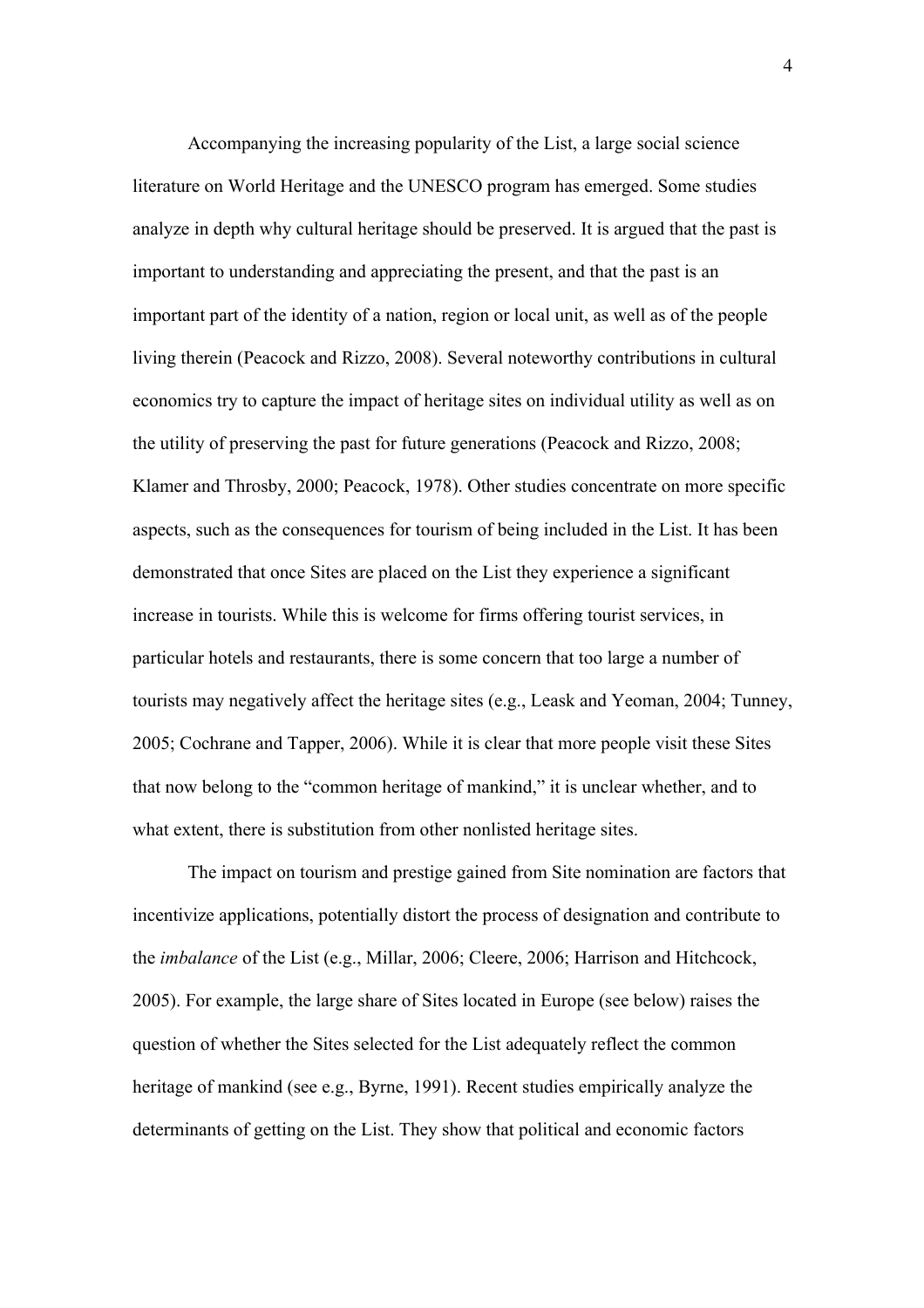unrelated to the value of heritage have an impact on the composition of the List (Frey et al., 2011; Bertacchini and Saccone, 2011).

We focus on the highly unequal distribution of Sites according to countries and continents. Although 46 percent of the Sites are in Europe, only 9 percent are in Africa. Only 10 countries have a large number of 20 Sites or more, whereas, on the other hand, 38 member countries of the Convention have no Sites at all. This imbalance of Sites according to continents and countries has been present from the beginning, and it has become a subject of major concern within the World Heritage Commission, the World Heritage Centre, UNESCO, and other organizations. The Director of the World Heritage Centre, Francesco Bandarin, even went so far as to call the World Heritage List "a catastrophic success" (Henley, 2001).

As a reaction to this imbalance, in 1994, the UNESCO World Heritage Committee started the Global Strategy for a Balanced, Representative and Credible World Heritage List (hereafter "Global Strategy")<sup>3</sup>, which intends to raise the share of non-European Sites on the List. Despite this explicit new strategy and intended strong action, "the immediate success of these efforts is questionable" (Strasser 2002, p. 226).

This paper analyzes in which respects there is an "unbalanced" representation of continents and countries on the World Heritage List. We further address the question of whether the international organization UNESCO is effective in achieving the goal of its own formally ratified resolution. In particular, we test whether the Global Strategy has reached its goal of reducing the inequality in the distribution of Sites.

In order to lay the groundwork, Section II discusses the process of selecting Sites and introduces the political actors involved in the nomination process. The

 <sup>3</sup> http://whc.unesco.org/en/globalstrategy accessed on 26.1.2011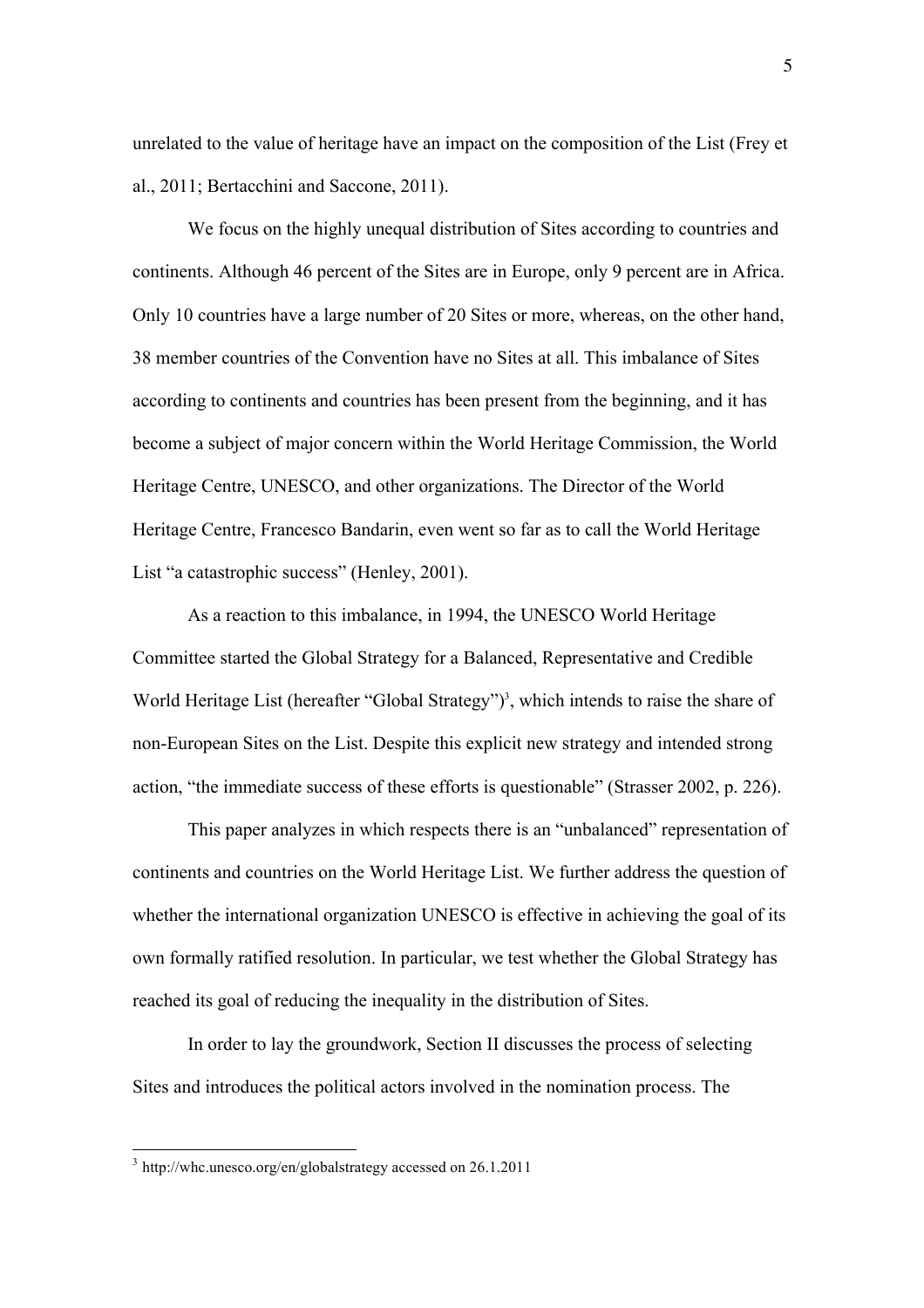existing literature usually discusses the strategy for a more balanced List and the strategy's outcome without referring to empirical evidence. This paper fills the gap by presenting statistics on the highly unequal distribution of Sites across countries and continents (Section III). The Gini coefficient as a measure of the inequality in the distribution of Sites across the world is increasing over time, depicting an increasing concentration of Sites in a few countries. Further, we analyze the Global Strategy's objectives of reducing the imbalance between cultural and natural Sites as well as reducing the share of Sites located in European and more developed countries. The results suggest that the imbalance of the List has not decreased after the introduction of the Global Strategy. If anything, it has increased further (Section IV). We briefly discuss previous attempts to reform the List (Section V). Section VI concludes.

#### **II. SELECTION ASPECTS OF THE WORLD HERITAGE LIST**

#### **Nomination Process**

The advisory bodies to the World Heritage Committee used a somewhat ad hoc method to determine the Sites to be initially included on the List. The Convention's criterion of "outstanding value to humanity" is noble but proved to be almost impossible to define clearly. An important development has been the establishment of 10 criteria for inclusion in the List, which are specified in detail in the *Operational Guidelines for the Implementation of the World Heritage Convention (UNESCO, 2005). Nominated Sites* must meet at least one of the 10 criteria, which are applied in connection with three comprehensive aspects: uniqueness, historical authenticity, and integrity. Six criteria refer to "Cultural" and four to "Natural" Sites. The former must "represent a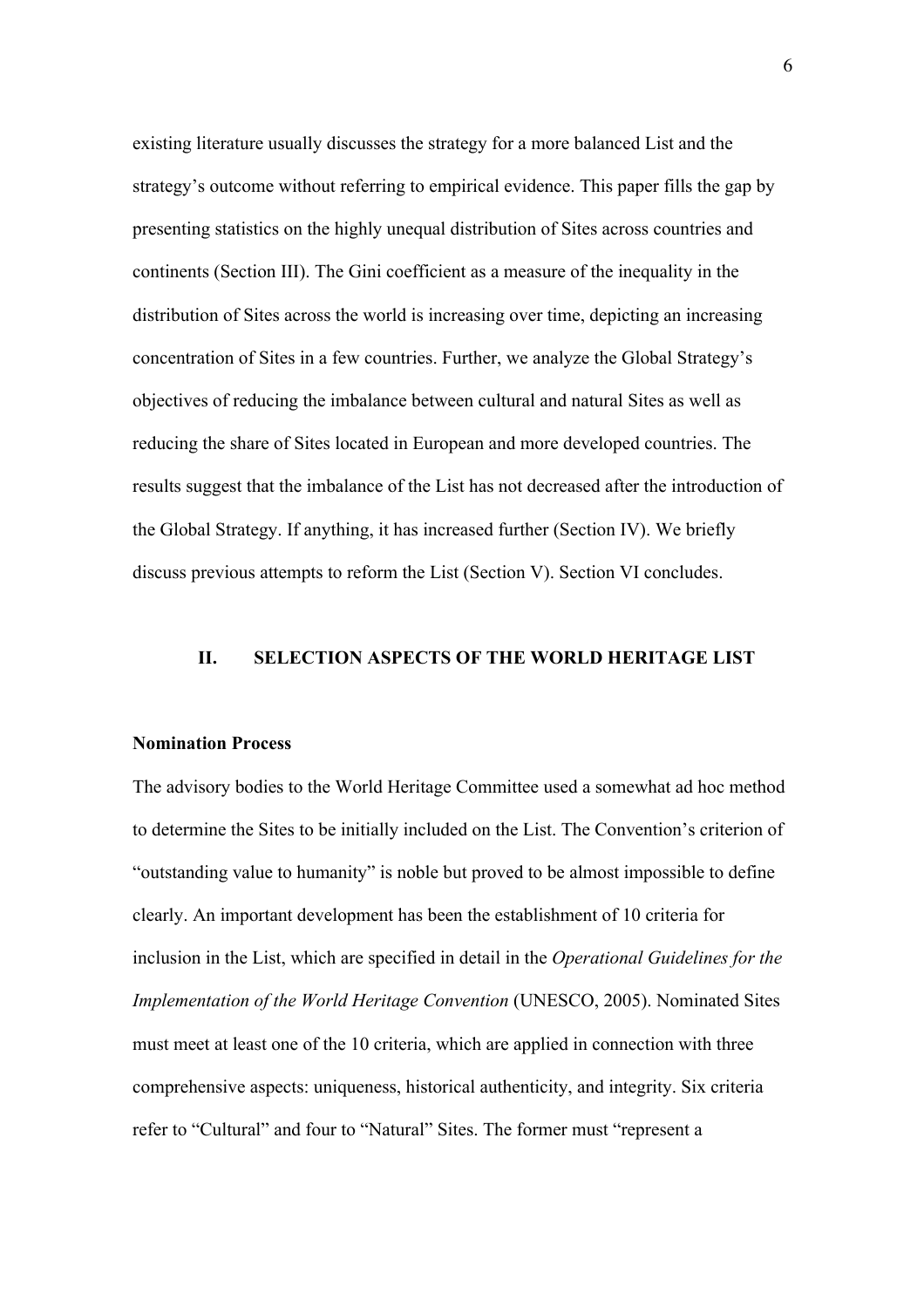masterpiece of human creative genius" (Criterion i). The latter should "contain superlative natural phenomena or areas of exceptional natural beauty and aesthetic importance" (Criterion vii). If a Site meets at least one cultural *and* one natural criterion, the property's classification is a mixed Site.

The List is composed by three different bodies: the state parties that nominate the Sites, the two advisory boards that evaluate and propose the Sites for inscription, and the Committee that formally decides on inclusion in the List. The World Heritage Committee meets once a year and consists of representatives from 21 of the member countries. The General Assembly elects the members of the Convention for terms of up to six years. The intention of the Convention is an equitable representation of the world's regions and cultures on the Committee (UNESCO, 2005, Art. 8 [2]). However, the Convention nowhere specifies the means to achieve this goal. The Committee is the final decision-making body whose responsibilities include the World Heritage List, the List of World Heritage in Danger, administering the World Heritage Fund, and deciding on financial assistance. Member governments must propose the Sites to be included on the List. Mayors, district governments, or heritage experts may only make proposals for inclusion on a tentative list. The World Heritage Convention differs from many other international conventions because all substantive powers are designated to the Committee and not the General Assembly. The Heritage Committee is advised by the International Council on Museums and Sites (ICOMOS) for Cultural Sites, by the International Union for Conservation of Nature (IUCN) for Natural Sites, and by the International Centre for the Study of the Preservation and Restoration of Cultural Property (ICCROM). It has been claimed, "the scrutiny of these systems by the two Advisory Boards is now rigorous.…" (Cleere, 2006, p. xxii).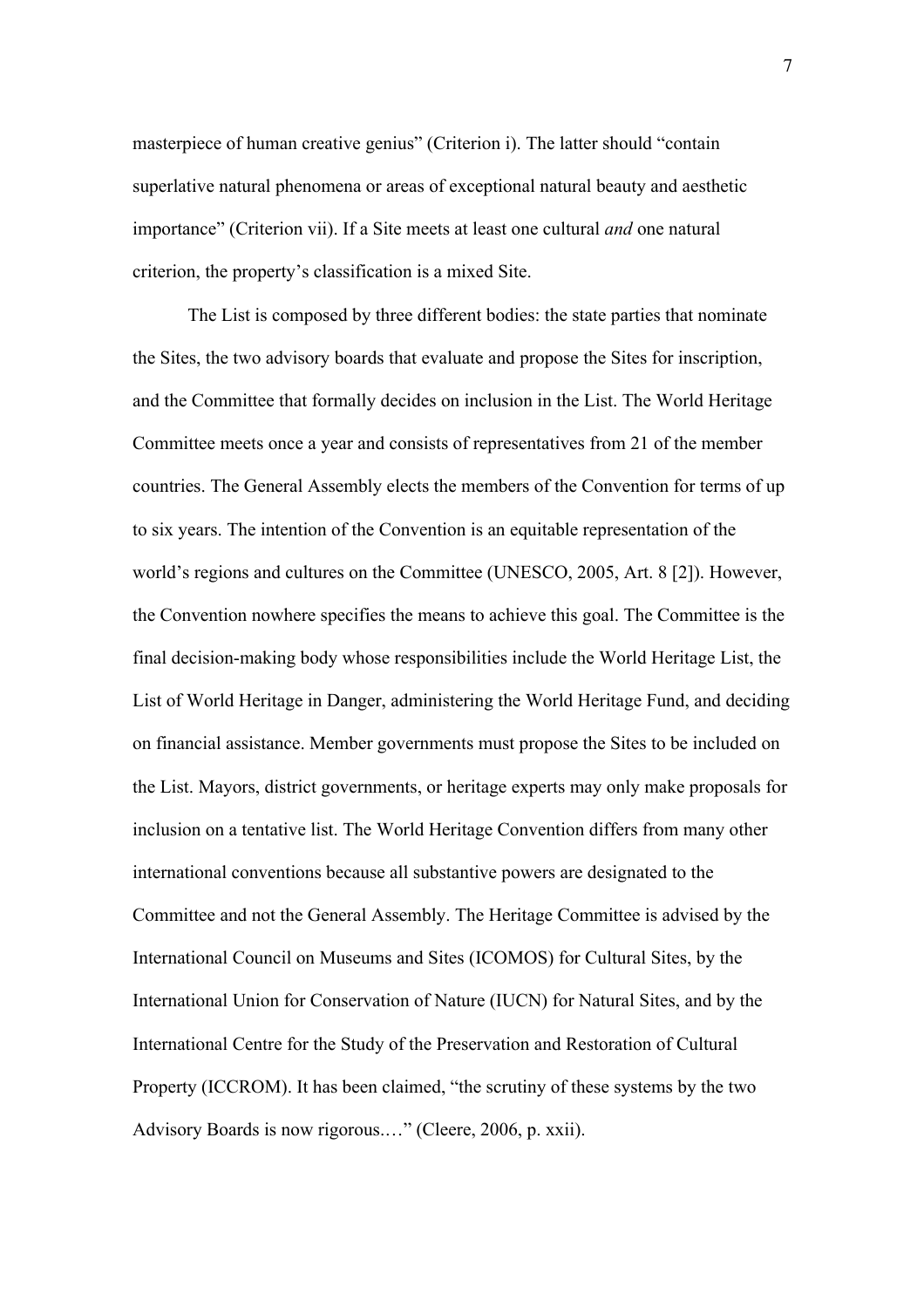#### **International Organization Research**

The central task of the World Heritage Convention – to protect the global public goods of "world cultural and natural heritage" and at the same time to achieve some measure of representatives among continents and countries – links up closely to various topics analyzed in International Organizations research.

The List is compiled by an organization within UNESCO, the World Heritage Center in Paris. It is supported by the World Heritage Committee, which is in turn advised by several councils. The goal is to safeguard and preserve a global public good, the heritage of mankind. This closely links to research in the theory of international organizations. The role of international organizations in the provision of global collective goods or global commons, the respective international cooperation, international regimes and international institutions are examined, for example, by Keohane (2003) and Koremenos, Lipson and Snidal (2001). These studies point out both the necessities and the difficulties of providing public goods in a global context. As long as there is no world government with effective sanctioning power, the provision of global public goods such as preserving mankind's common heritage is uncertain and unstable. In the case of heritage, many nations make a strong effort toward having their national heritage sites put on the List, as they can derive substantial commercial benefit as well as prestige from such listings. However, the question is whether the resulting List really presents a balanced picture of world heritage. This question is a central aspect of this paper's analysis.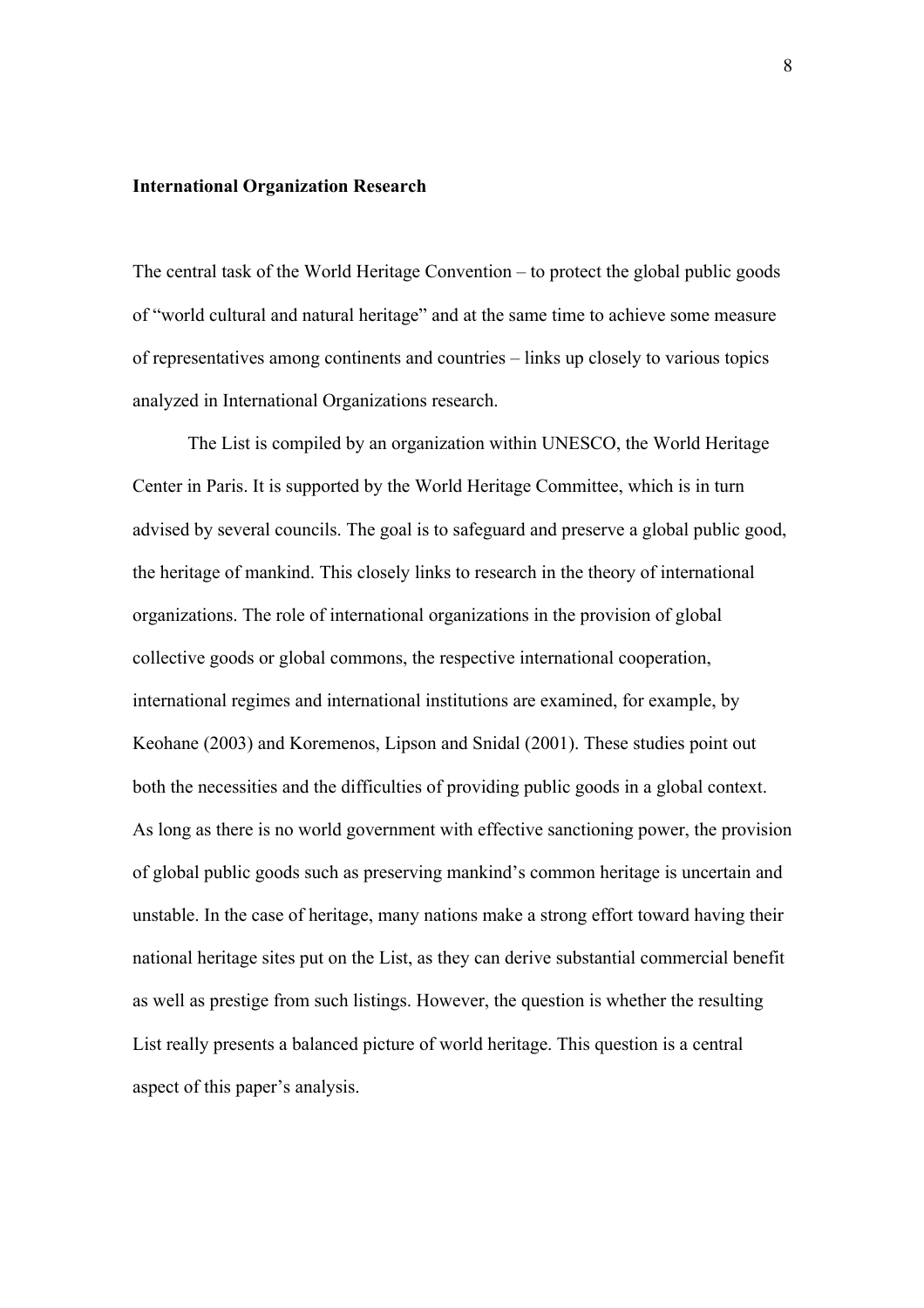International organizations are not necessarily working as intended but may be dysfunctional in regards to the official purpose (see, e.g., Grant and Keohane, 2005; Martinez-Diaz, 2009). The incentives that actors in these organizations face may lead them to pursue their own interests, or the interests of pressure groups, rather than the official goal of the organization (e.g., Peterson, 2010; Carpenter, 2007 in the context of advocacy frameworks and civil society). This is an imminent danger in an organization such as the World Heritage Center, which does not have to report to the UNESCO General Assembly. Even if it had to, there would still be strong forces inducing the decision makers to deviate from the organization's official goal.

The political influence of the national representatives in international organizations has been the subject of studies by, for example, Oatley and Yackee (2004) and Dreher, Sturm and Vreeland (2009). They demonstrate that the career patterns of the national representatives significantly influence their behavior. As long as they are part of the national civil service and aspire to rise in its ranks, they have an incentive to put the interests of their own country first. For the case of world heritage, it has been empirically shown, indeed, that factors unrelated to the value of heritage, such as membership on the UN Security Council, have a systematic impact on the composition of the List (Frey, Pamini and Steiner, 2011).

#### **Political Economy of the World Heritage List**

From the point of view of political economy, it may be argued that the *selection* of the Sites is questionable because it is subject to rent-seeking by experts and politicians (Buchanan, 1980; Frey, 1984; Frey et al., 2011). Politicians in their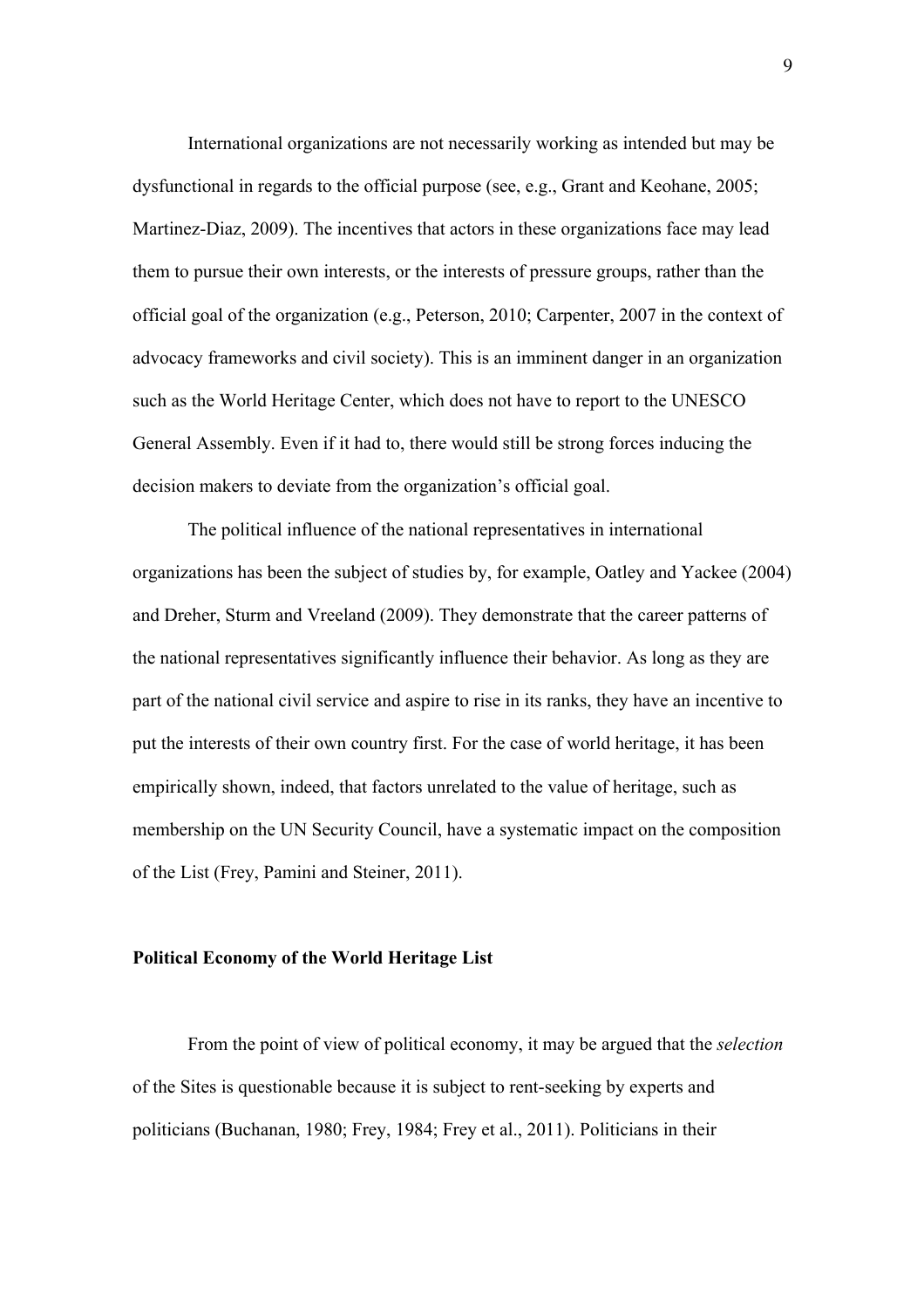respective countries and expert representatives on the advisory groups ICOMOS and IUCN strongly influence the selecting of Cultural and Natural Sites for the List. In most cases, the Committee follows the experts' recommendations. Technical experts rely on their knowledge as art historians and conservators, but this "concept…has never been the object of a truly operational definition" (Musitelli, 2002**,** p**.** 329).

Some scholars go so far as to question the legitimacy of the List. Meskell (2002) argues that the concept of World Heritage is flawed by the fact that it privileges an idea originating in the West, which requires an attitude toward material culture that is distinctly European. Affluent countries seem to have benefited most from the Convention. According to a Report of the World Commission on Culture and Development, the List "was conceived, supported and nurtured by the industrially developed societies, reflecting concern for a type of heritage that was highly valued in those countries" (Olmland, 1997). Moreover, many countries do not have the necessary conservation infrastructure that allows them to prepare nominations for the List at a sufficiently sustained pace to improve its representativeness (Strasser, 2002, pp. 226– 227). According to the Convention, the state parties must identify and delineate the property (UNESCO, 2005, Art. 3); in addition, they must ensure the identification, protection, conservation, presentation and transmission to future generations (UNESCO, 2005, Art. 4). These requirements put a heavy burden on countries wishing to put a site on the List. In order to avoid a negative decision, state parties often withdraw a nomination if the Committee or its Bureau is likely to decide unfavorably.

Being on the List is highly desired by many as it brings prominence and monetary revenue. The attention of donors and for-profit firms is attracted, and there is a positive relationship between the number of Sites and the number of tourist arrivals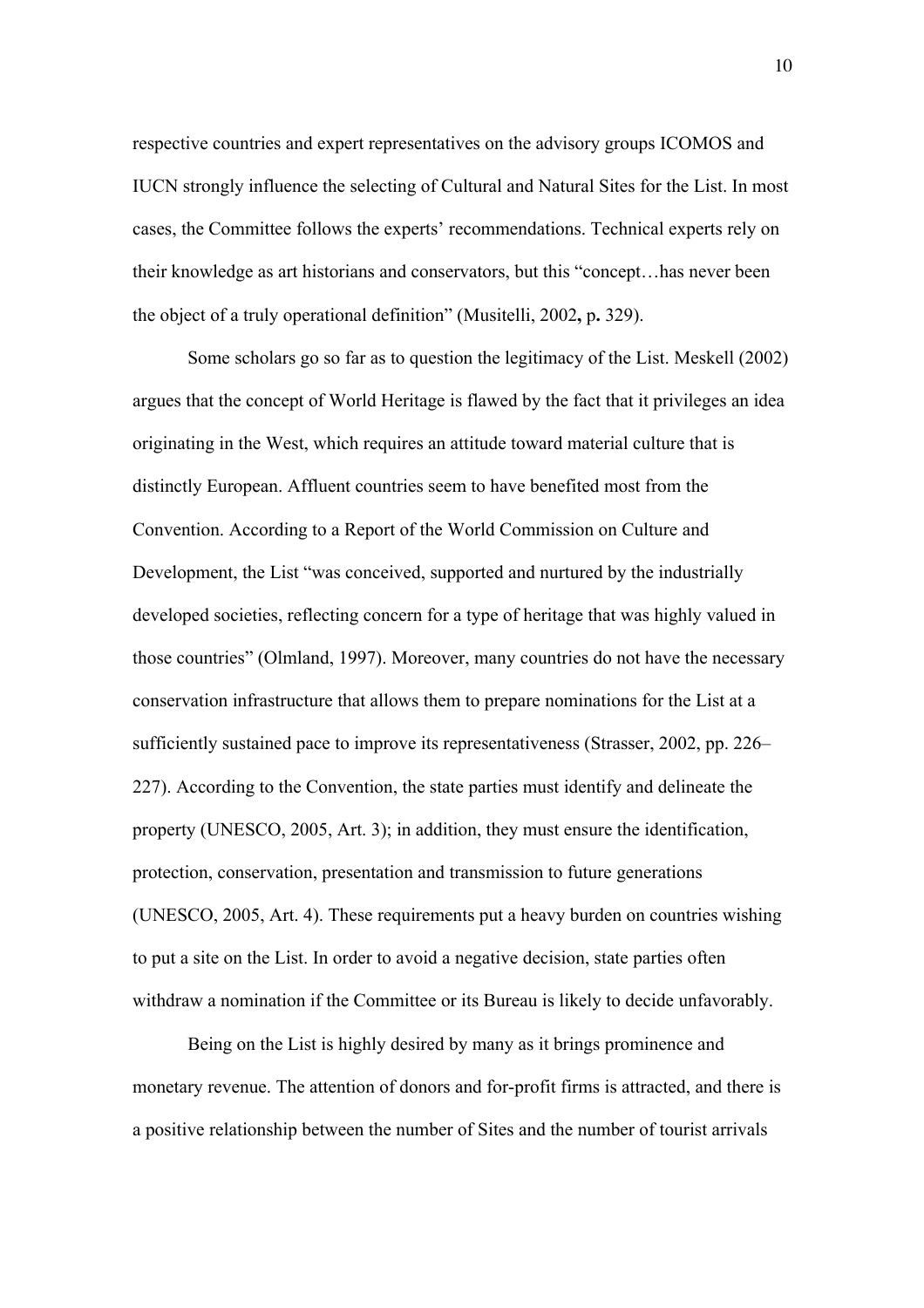per country (Lazzarotti, 2000; Yang et al., 2009). One may even speak of a "heritage industry" (Johnson and Thomas, 1995). Indeed, inclusion on the List is considered to be a great honor for the respective nation and, accordingly, gets much attention by the press, radio, and TV (Van der Aa, 2005). It has been highly politicized as many political and bureaucratic representatives of countries consider it a worthwhile goal from which they personally profit. Consequently, the selection is subject to political pressure and it is not solely determined by the 10 official criteria deemed to be "objective." Although the goal of the whole project is to protect Sites of central importance for humanity, national interests dominate global interest: "The rhetoric is global: the practice is national" (Ashworth and van der Aa, 2006, p. 148). Some countries try more actively to secure Sites to be included on the List. Twenty-one nations participating in the Convention have a seat on the World Heritage Committee. However, these members nominated more than 30 percent of the listed Sites between 1978 and 2004 (Van der Aa, 2005**,** p**.** 81). This relationship was confirmed by econometric estimations of Bertacchini and Saccone (2011). They find a clear positive and statistically significant correlation of membership in the Committee and the number of listed Sites. One example of a questionable selection occurred in 1997 when 10 Italian Sites were included to the List all at once, and the Committee chair at that time was a compatriot. In addition, the location within the country where the Committee holds its annual meeting seems to have an impact on the number and kind of nominations. indeed, the 1997 meeting was held in Naples, Italy (Cleere, 1998). Francesco Bandarin, the Director of the World Heritage Centre, acknowledges, "Inscription has become a political issue. It is about prestige, publicity and economic development" (Henley, 2001).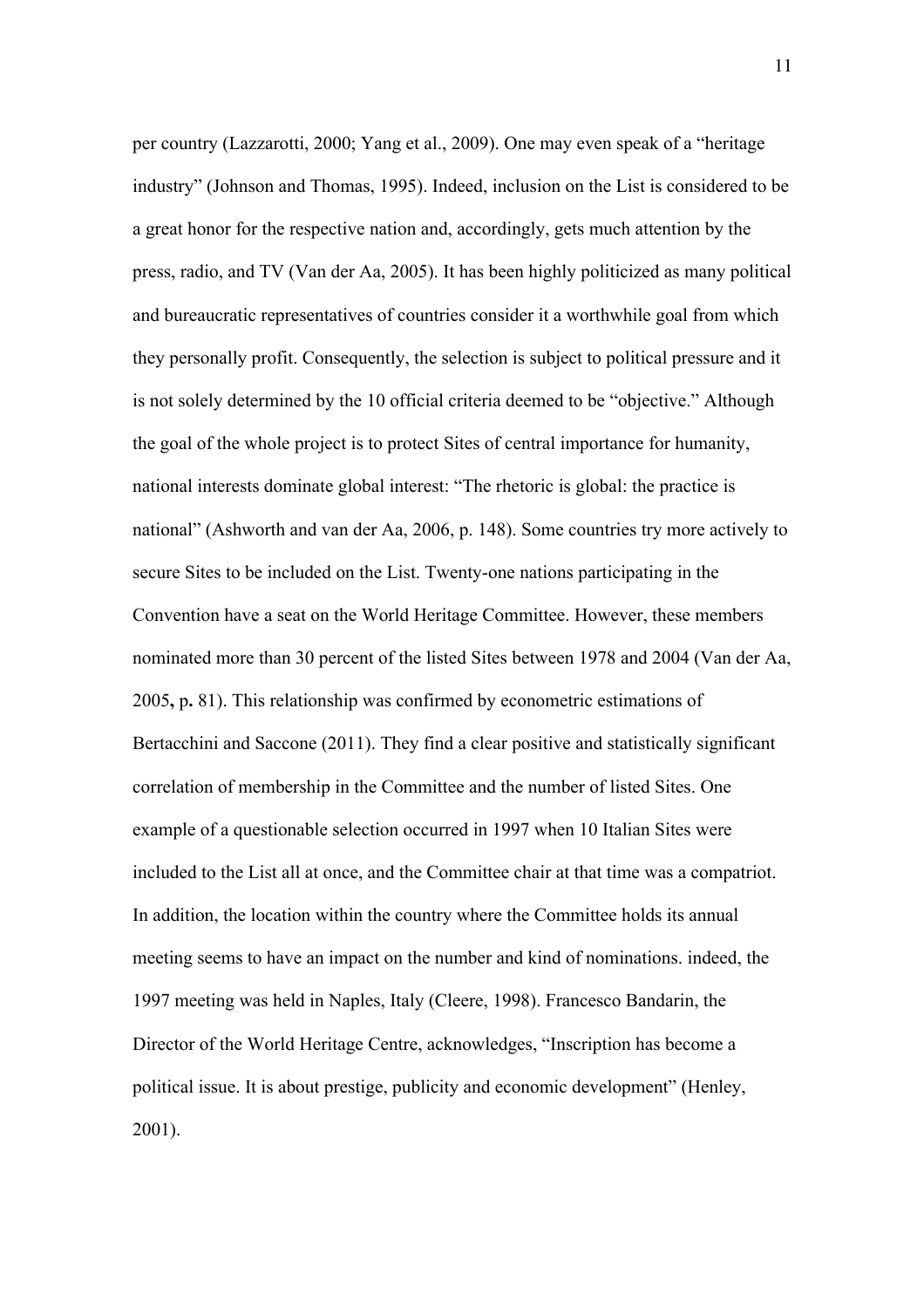#### **III. DISTRIBUTION OF SITES**

The distribution of Sites on the List across *continents* is highly unequal. Forty-seven percent of the Sites are in Europe.4 The European predominance is larger for Cultural Sites (54 percent) than for Natural Sites (22 percent). In contrast, (sub-Saharan) Africa has less than 9 percent of all Sites, and the Arabian countries have 7 percent. The Americas and Asia-Pacific are better represented with 17 percent and 20 percent, respectively (see Figure 1).

#### FIGURE 1

The distribution of Sites across *countries* is also highly skewed. If we look at the world, we see that some countries have a large number of Sites; others have a few Sites, and a considerable number have none. Only 10 countries have 20 Sites (a large number) or more . On the other hand, there are 38 countries with no Sites at all. Some of these countries have been part of the Convention for a long time.<sup>5</sup> As a measure of statistical dispersion a Gini coefficient of 0.55 in 2009 reflects the highly unequal distribution. A completely equal distribution (each country has the same number of Sites or a Gini coefficient of 0) could be supported by the argument that every country should have the same importance with respect to its contribution to the heritage of humankind. This point of view emphasizes that every country should be of equal worth to an

 <sup>4</sup> Continents follow the UN definition.

<sup>5</sup> For example, Guyana since 1977 or Monaco since 1978; however, larger countries such as Jamaica (since 1983) or countries with an important heritage, like Bhutan (since 2001) with its Djongs, have been disregarded.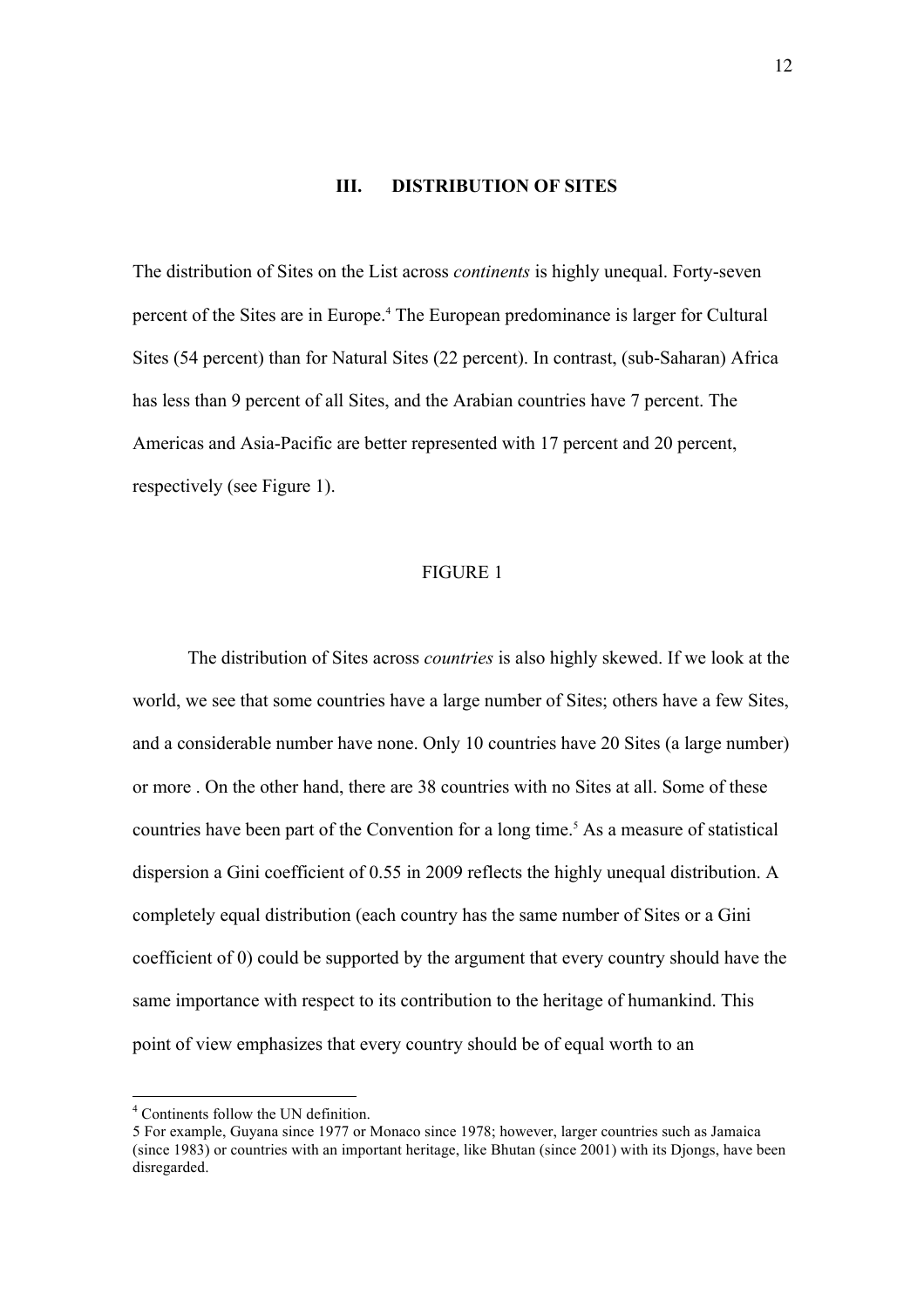international organization such as the UN and its agency UNESCO. This applies to "culture" in its broadest definition but also to "nature": Each country can be considered to have aspects of Cultural and Natural Sites worth preserving. This particular point of view refrains from any attempt to compare the Sites between countries. Clearly, this is an extreme position because it does not take into account the size of a country as measured by population or geographical extension.

A second position considering the relevant unit of the List is the size of the *population per country* rather than countries as such. This point of view seems to be most appropriate with respect to Cultural Sites: Each person of the world may be taken to have the same capacity to produce cultural goods. These goods may be of extremely different types and forms and would certainly not correspond to what are sometimes called "high" cultures, such as those of classical Egypt, Greece or Rome. However, the cultural production may have occurred far back in the past when the population size was quite different from that of today. This historical population size varies from country to country, therefore we focus on Sites according to present population size. Taking the distribution according to the population as a reference, Europe is still on top with 52 Sites per 100 million persons followed by the Arabian countries, the Americas, and sub-Saharan Africa with 23, 18, and 11 Sites per 100 million inhabitants, respectively. The Asia-Pacific region has much less, 5 per 100 million inhabitants.

A third approach is a balance distribution that relates to the country's size as measured by *area in square kilometers*. The larger a country is, the more likely it is to find some Site worth including on the List. This argument seems to be more convincing for Natural Sites. Most likely, a large country has more different landscapes than does a small one, some of which may fit the UNESCO criteria. The distribution of Sites per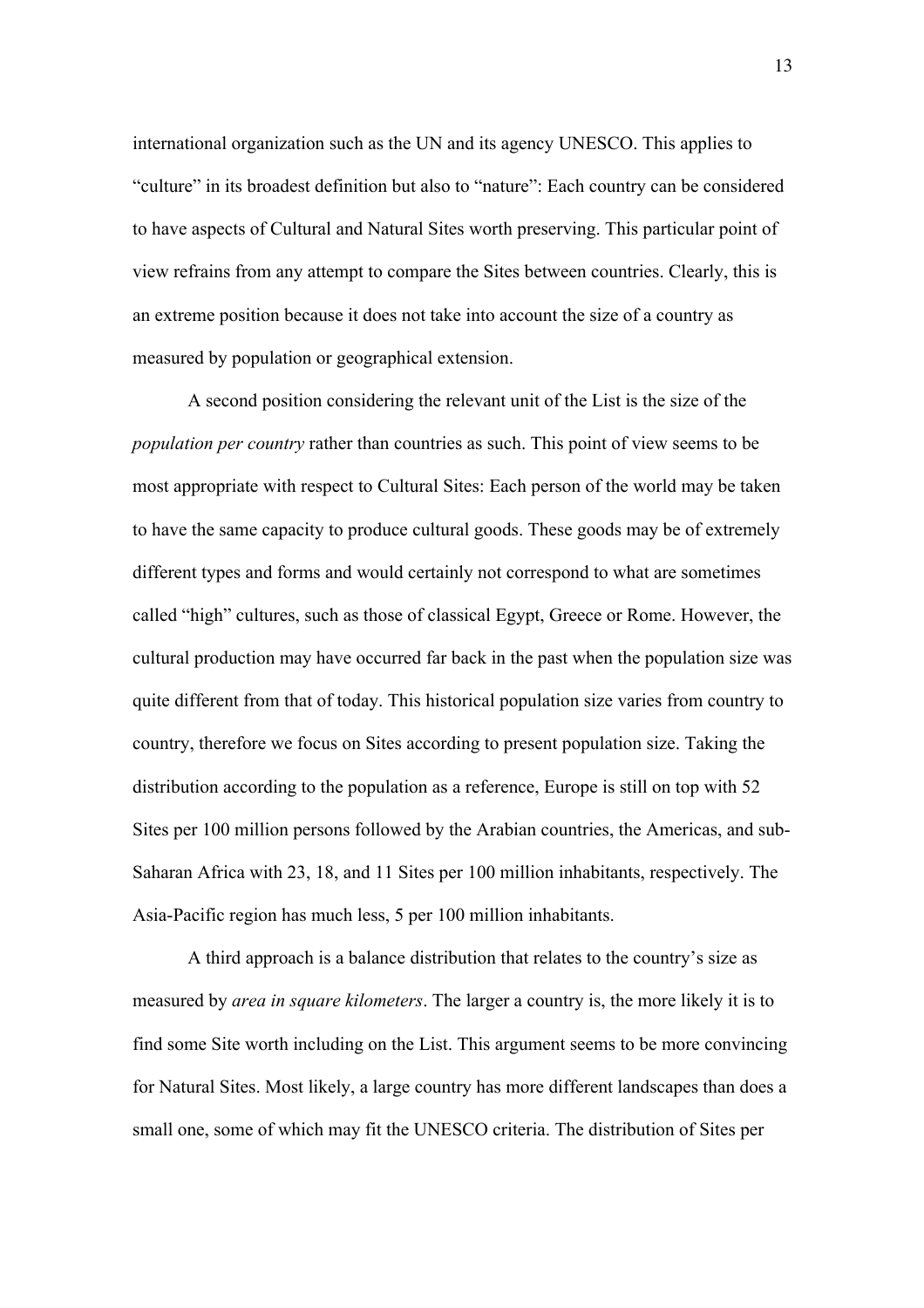square kilometer is also clearly headed by Europe with 19 Sites per million square kilometers, whereas all other continents possess between four and five (see Frey and Pamini, 2010).

The imbalances in the List according to continents and countries have been present from the very beginning. Inequality does not necessarily mean, of course, that the selection is incorrect. However, a strongly unequal selection may indicate that inappropriate aspects play a role. UNESCO accepts this point, and the *imbalance* has become a subject of major concern within the World Heritage Commission and Centre, UNESCO, and beyond.

#### **IV. IMPACT OF THE UNESCO GLOBAL STRATEGY**

In 1994, 22 years after the adoption of the Convention, UNESCO determined that the List lacked balance in the type of inscribed properties and in the geographical areas of the world represented. "Among the 410 properties, 304 were cultural sites and only 90 were natural and 16 mixed, while the vast majority is located in developed regions of the world, notably in Europe". 6

Three objective criteria for a more balanced List are available: the distribution according to *Cultural* and *Natural Sites*, the distribution according to a country's *development*, and the distribution according to *continents*. The Operational Guidelines stipulate in several propositions that a balance in the number of Cultural and Natural Sites should be achieved (UNESCO, 2005, paras. 6, 15, and 58). Concerning the distribution of Sites we focus on successful inscriptions on the List instead of

 <sup>6</sup> http://whc.unesco.org/en/globalstrategy accessed on 26.1.2011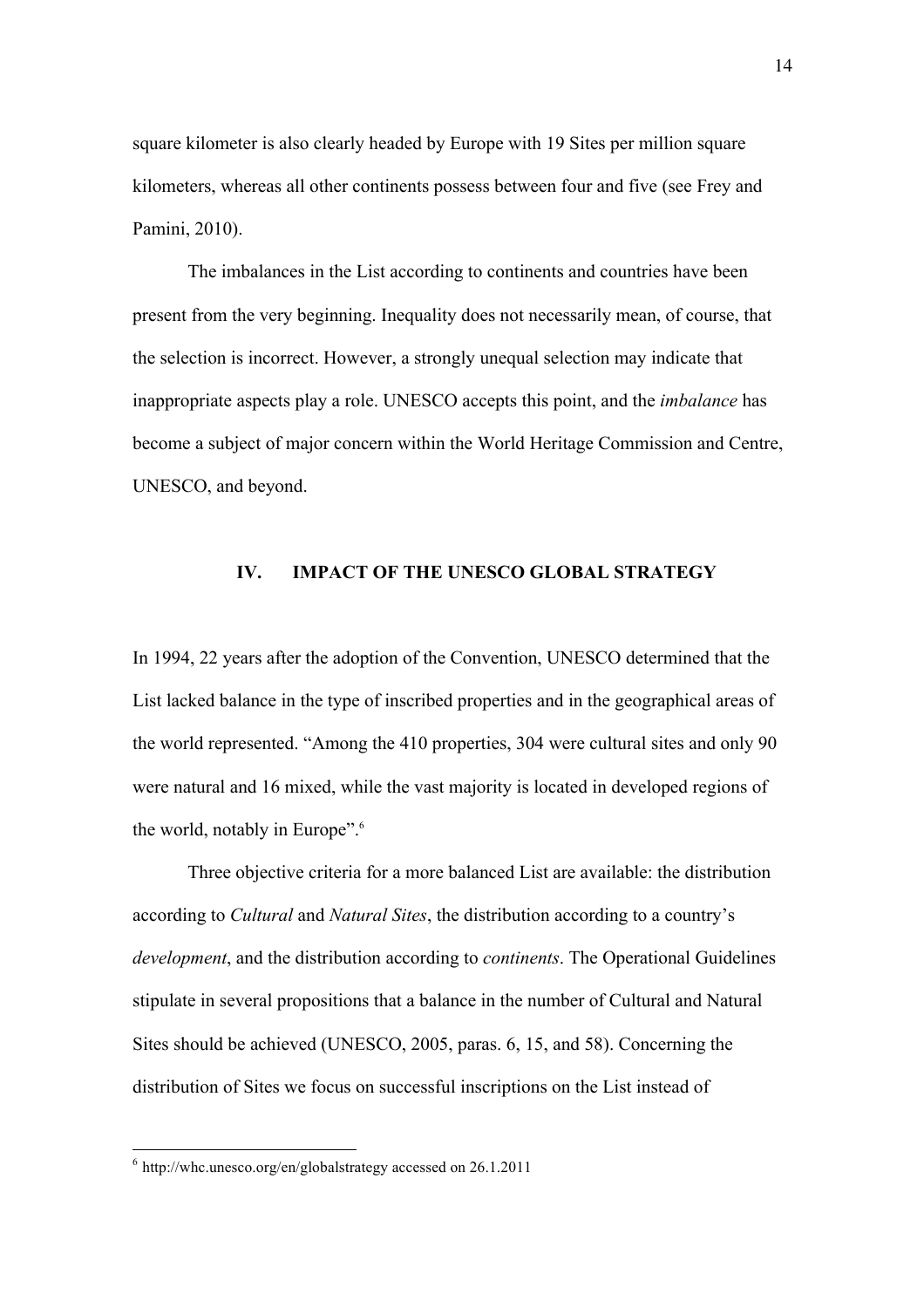applications. If more applications are made by European countries (whether they have more potential Sites or better resources to apply), more European countries will be represented than countries from other continents. However, state parties often withdraw a nomination if there is a chance that the decision might be negative, leading to a distorted selection.7 To avoid such biases, we do not follow this approach but rather analyze only successful applications.

UNESCO further observed an imbalance with respect to the character of Sites. A global study carried out by ICOMOS from 1987 to 1993 suggested that, in Europe, historic towns, religious monuments associated with Christianity, historical periods, and "elitist" architecture (in relation to vernacular) were all overrepresented on the World Heritage List; whereas, all living cultures – especially *traditional cultures* – were underrepresented.

To support the Global Strategy in achieving greater balance, UNESCO intended to encourage countries to become state parties to the Convention, to prepare tentative Lists, and to advance the nominations of properties from categories and regions currently not well represented on the List. UNESCO intends to raise the share of non-European Sites as well as the share of living cultures included on the List.

#### **Inequality Over Time**

The Global Strategy is intended to lower the imbalance, increase the representativeness, and reduce European dominance. The time has come to empirically evaluate the outcome of the Global Strategy.

 $7$  Furthermore, data on applications available on the UNESCO homepage is incomplete.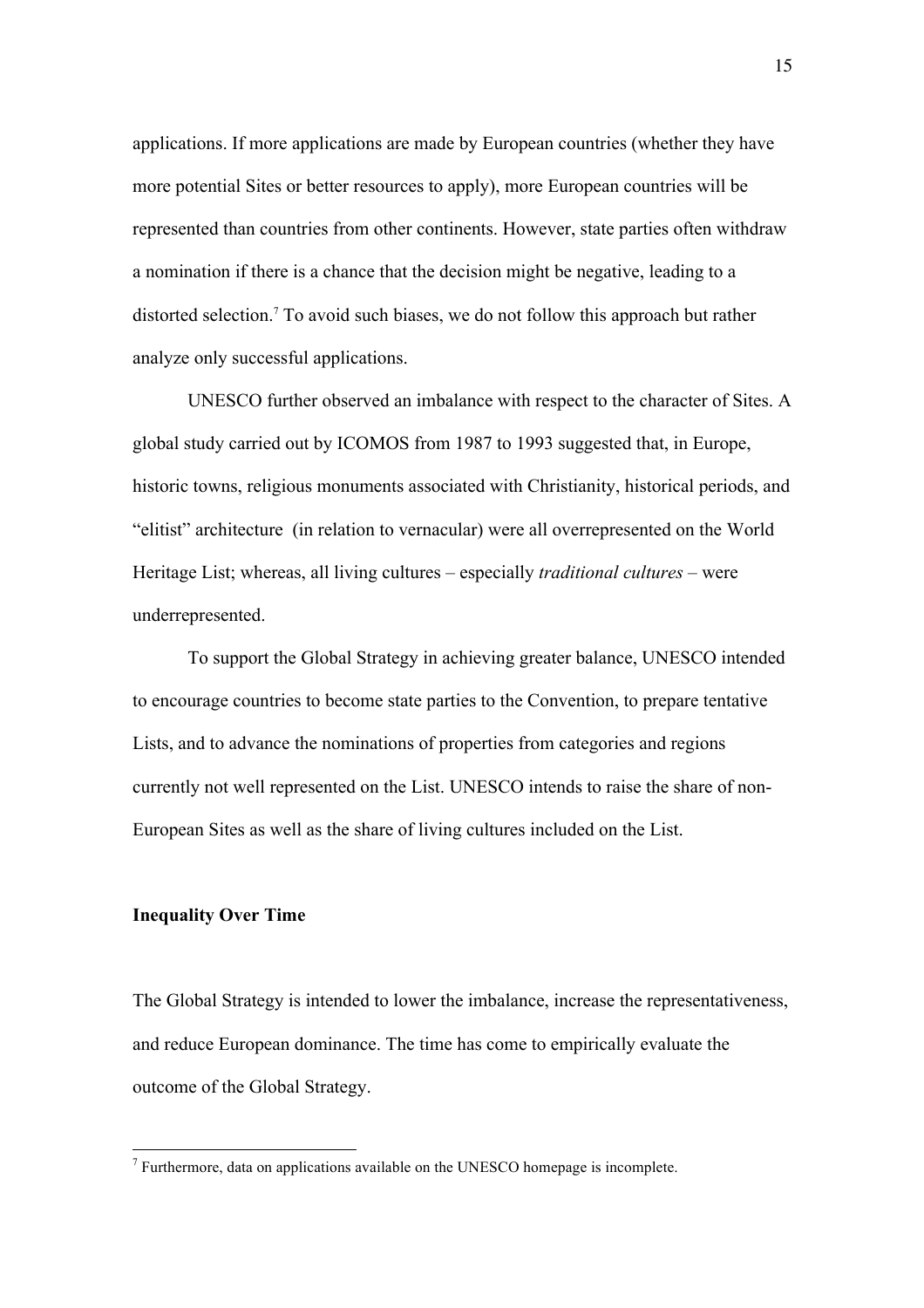A first indicator of the imbalance is the Gini coefficient as a measure of statistical dispersion. As seen in Figure 2, the Gini coefficient of the distribution of Sites across countries has risen almost monotonously over time from 0.34 in 1979 to 0.55 in 2009. The distribution of Sites is increasingly concentrated in countries that already have many Sites. The calculation does not include countries with no Sites, to avoid biases by countries that become members of the Convention and start with no Sites. Another way to reduce the bias produced by new member countries is to include countries with no Sites but only if they have been members of the Convention for at least two years. The minimum amount of time the Committee needs to decide on a nomination is 12 months (Leask and Fyall, 2001). When including the zero observations, the Gini coefficient is higher; it increased from 0.52 in 184 to 0.65 in 2009. However, it is increasing less strongly than the Gini coefficient that does not include countries without Sites.<sup>8</sup>

Another measure of dispersion is the standard deviation of the number of Sites per country. The standard deviation has risen from around 2.0 to 7.6 with the mean increasing from 1.2 to 4.9 Sites per country in the same period. Here the different calculation methods have little effect on the results. Both dispersion measures suggest that the new Global Strategy clearly did not help to reduce the inequality of the distribution among countries, i.e., relatively fewer countries obtain a larger share of Sites over time.

#### FIGURE 2

 $8$  The decrease in the beginning can be explained by the many countries that had no Sites when the Convention was launched but soon obtained at least some Sites.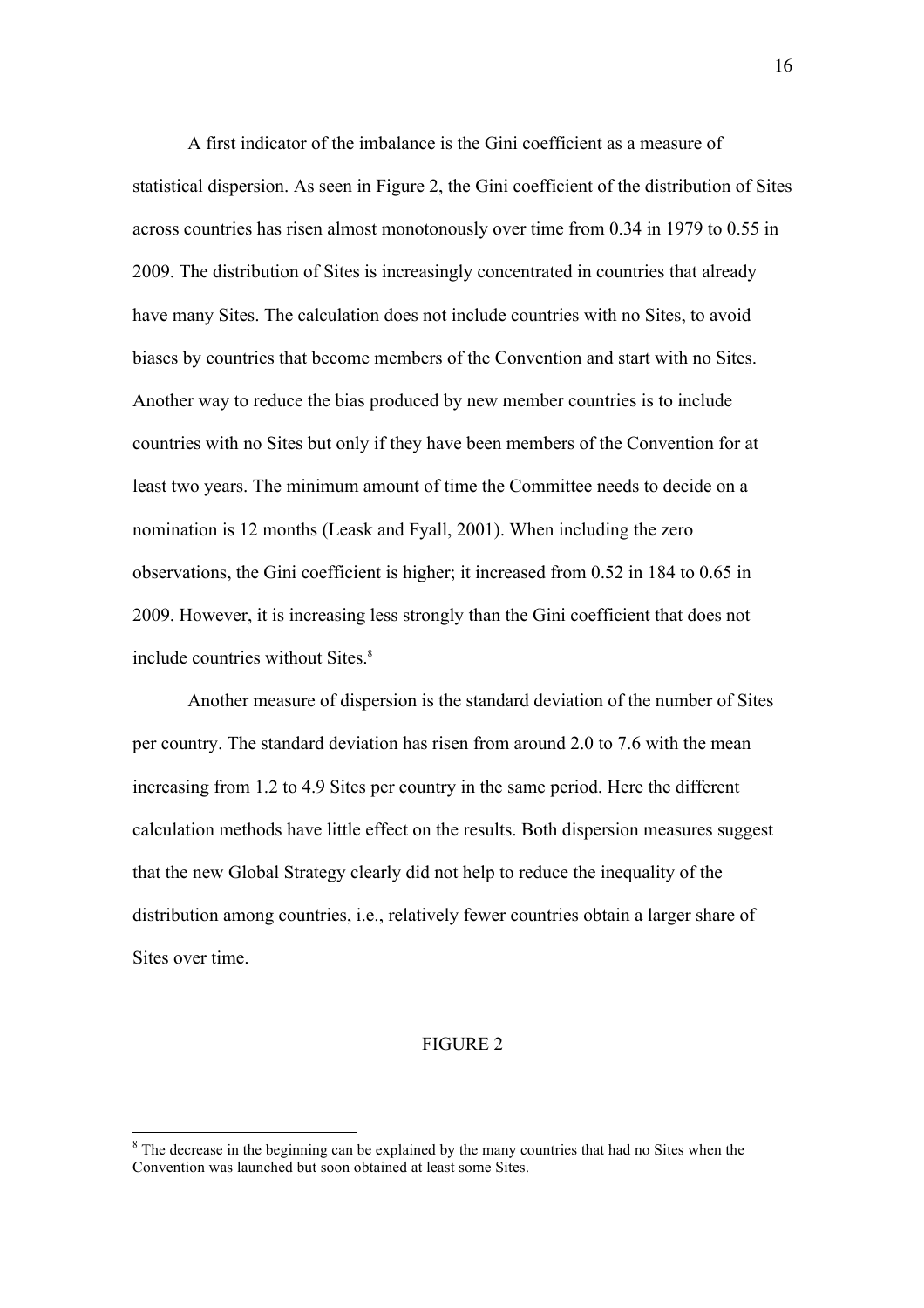The number of Sites on the List has continuously grown over time. On average, about 30 properties have been added to the List each year. The growth rate has even accelerated, from 26 Sites per year 1978–1994 to 36 Sites per year afterward. The e List now contains over 900 Sites. As shown in Figure 1, today, the European countries hold almost half of all Sites. This European dominance was one of the reasons for launching the Global Strategy. Surprisingly, the number of new European Sites per year exhibited a strong increase after 1990, which lasted until the year 2000. Even recently, the European countries have been granted more additional new Sites in almost every year than have all the other continents. Consequently, the share of total Sites belonging to Europe rose even after the introduction of the Global Strategy (see Figure 3).

#### FIGURE 3

As argued above, the relevant unit for consideration on the List could be the size of the population or area per country. Figure 4 shows the number of total Sites per one million square kilometers for each continent.

#### FIGURE 4

Europe has by far the most Sites per area, and Europe's number of Sites compared to all other continents is increasing over time. Here, we show the development after 1990 when the last major change of the area occurred after the U.S.S.R. joined the Convention in 1988. It is also the most relevant time range for our analyses. There are no indications that the introduction of the Global Strategy in 1994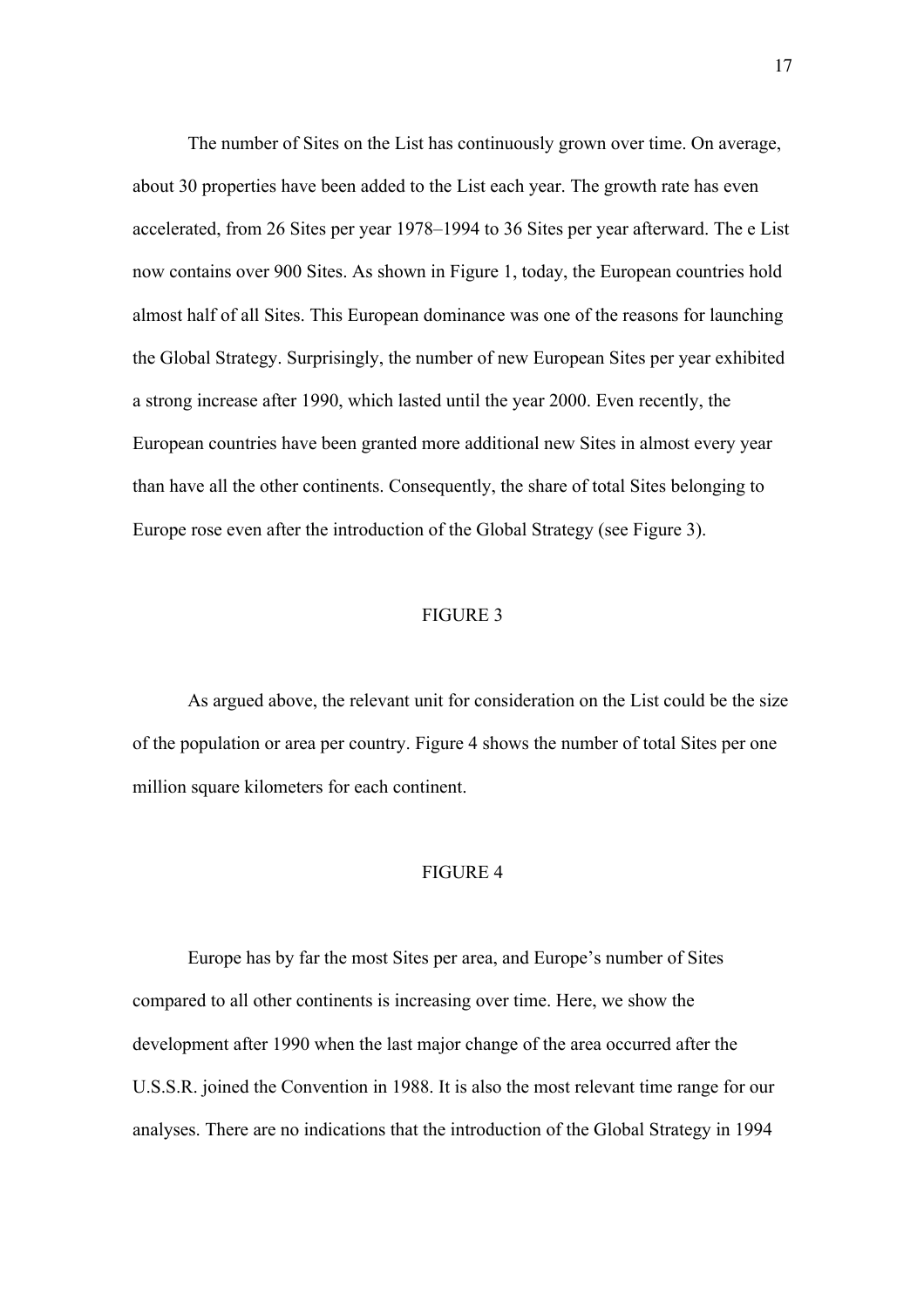had any effect. The European countries also lead the distribution of Sites per person. As shown in Figure 5, in 2007, the European continent had about 50 Sites per 100 million persons, whereas all other continents ranged between 5 and 23 Sites per 100 million persons.

#### FIGURE 5

#### **Distribution According to Cultural and Natural Sites**

The distribution of Sites according to Cultural and Natural Sites is very unequal. Today 77 percent of the Sites are Cultural and only 20 percent are Natural. This imbalance clearly favors the European countries, which are more successful in obtaining Cultural Sites than are countries from other continents. The Operational Guidelines stipulate that an equal distribution of Cultural and Natural Sites should be achieved (UNESCO, 2005). In 1980, the United States delegate to the Committee suggested establishing a working group on the balance of Cultural and Natural Sites (Strasser, 2002). One goal of the Global Strategy is to approximate the share of these two types of Sites. Figure 6 depicts the development of the number of Cultural, Natural, and Mixed Sites. Although the number of Mixed Sites has increased the least, the number of Cultural Sites has increased much faster than the number of Natural Sites. In relative terms, the ratio of Cultural to Natural Sites tends to increase monotonously over time. This reflects an increasing share of Cultural Sites – even after the introduction of the Global Strategy.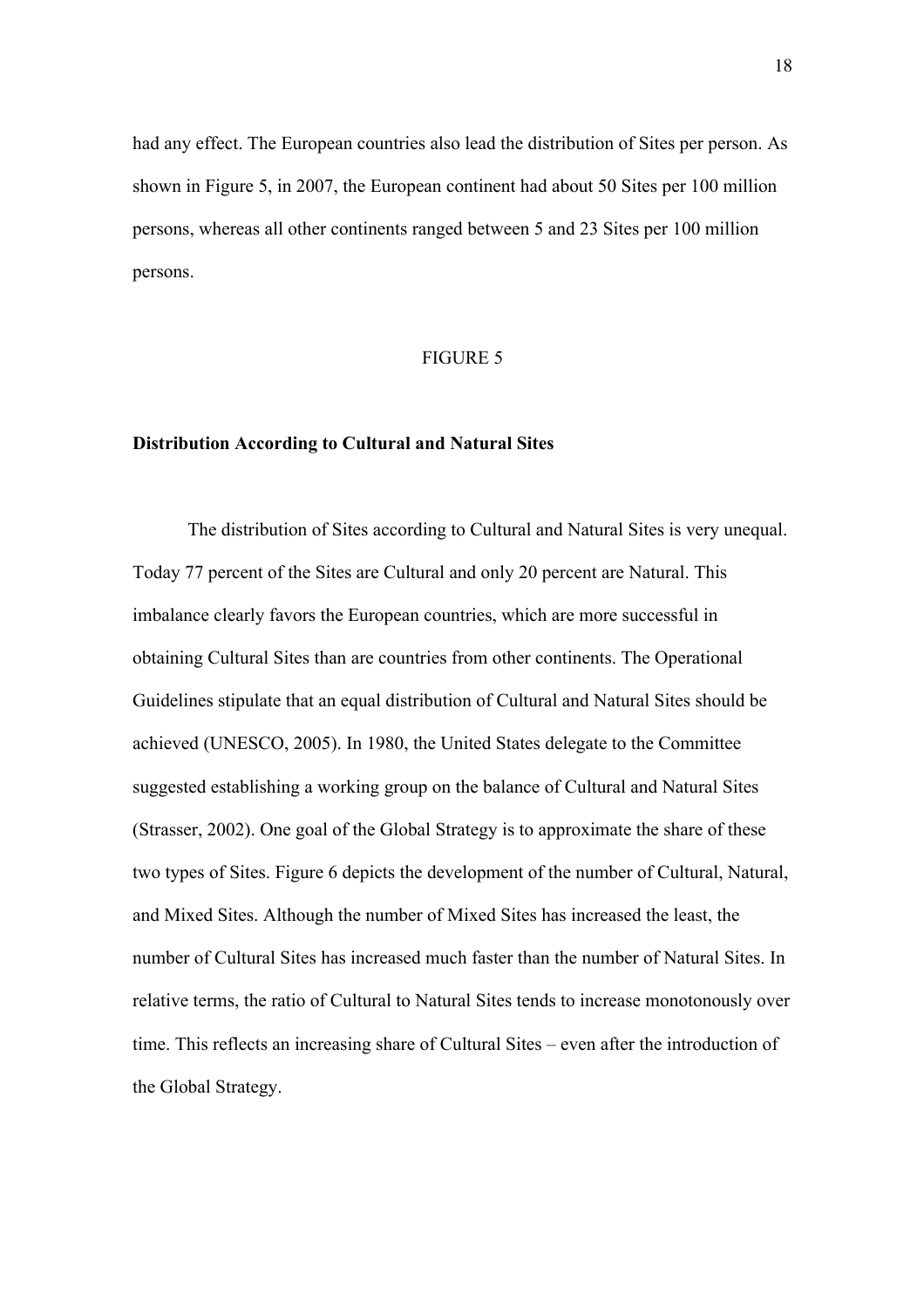#### FIGURE 6

#### **Simultaneous Analysis of the Impact of the UNESCO Strategy**

The next step is to investigate the impact of the Global Strategy on the distribution of Sites by simultaneously controlling for different factors. Here, we focus on two factors explicitly mentioned in the Global Strategy: the European predominance and the impact of the development level of a country on the number of Sites.

First, we perform cross-section regressions to estimate the impact of the continents and GDP per capita (1,000 USD per capita) as a measure for economic development. The dependent variable is the total number of Sites a country had before the Global Strategy (1993) and the number 14 years later (2007). Because the number of Sites is a count variable, we use negative binomial regressions to estimate the partial correlations.9 We control for the factors introduced above: *area* (one million square kilometers) as a proxy for natural potential, and *population* (100 million persons) as a proxy for cultural production potential. As a technical control variable, we add the number of years that a country has been part of the Convention, limiting its potential to get Sites (tenure). Table 1 shows the estimated coefficients for the years 1993 and 2007 and for the new Sites obtained in the period between 1993 and 2007.

#### TABLE 1

<sup>&</sup>lt;sup>9</sup> For count data, one can also estimate Poisson regression models. In our case, these models lead to qualitatively and quantitatively very similar results. In Stata, count data models can be compared with the "countfit" command. A comparison of the mean differences, the sum of the Pearson statistic, and the AIC and BIC statistics suggest applying negative binomial regressions to our data. Thus, we only show the results of these estimations.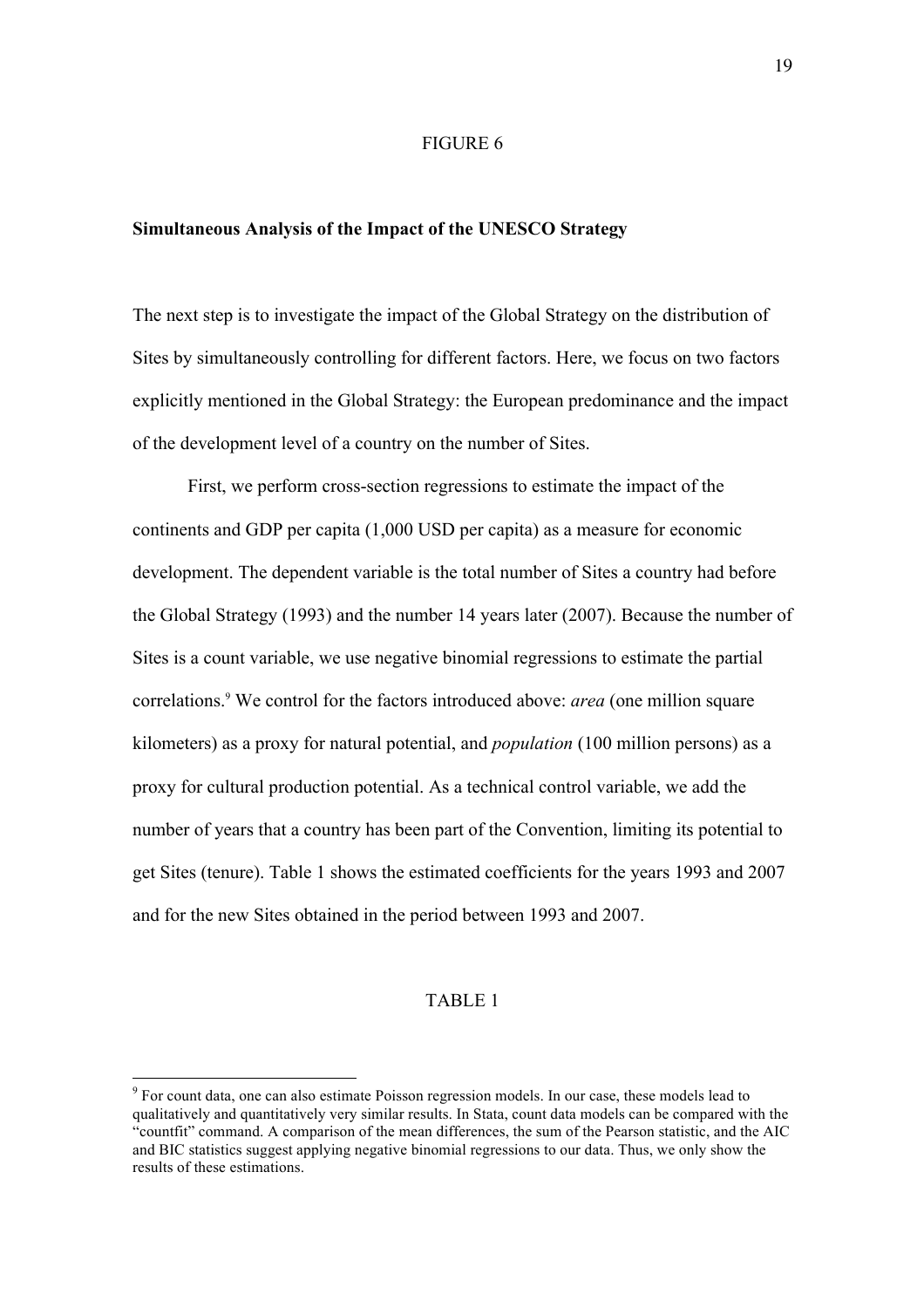Although the coefficients of area and population remain similar, the coefficient for tenure decreases, which reflects the increasing number of countries in the Convention. The more years a country has been a member of the Convention, the more Sites it obtains. This relationship was less strong in 2007 than in 1993 because of new member countries with more recent tenure obtaining Sites.

With Europe as a reference category, the coefficients of most continent dummies have not changed in a statistically significant way between 1993 and 2007. Even when controlling for the size of a country and tenure in the Convention, non-European continents did not catch up with Europe in terms of the number of Sites. The only continent that shows a significant change is Asia-Pacific but in the unintended direction: Countries on this continent obtained even fewer Sites compared to Europe than before the Global Strategy was started. The size of the coefficients can be interpreted by computing the exponent of the estimated coefficient to get the so-called incidence rate ratio (IRR), which indicates the factor change in the expected count of Sites for a unit increase in the independent variable. In column (2), the African countries have, for instance, an IRR =  $e^{-1.283}$  = 0.277. This means that being located in Africa is accompanied with a relative decrease of the expected number of Sites of IRR  $-1 = -$ 72.3 percent compared to the European countries.

Moreover, the Global Strategy is intended to increase the share of Sites in less developed regions. When GDP per capita is used as a measure for economic development, the estimated coefficients reveal that the Global Strategy also failed with respect to this objective. Although in 1993, before the introduction of the Global Strategy, the coefficient of GDP per capita was not statistically significantly correlated with the number of Sites, 14 years later the correlation was positive and significant.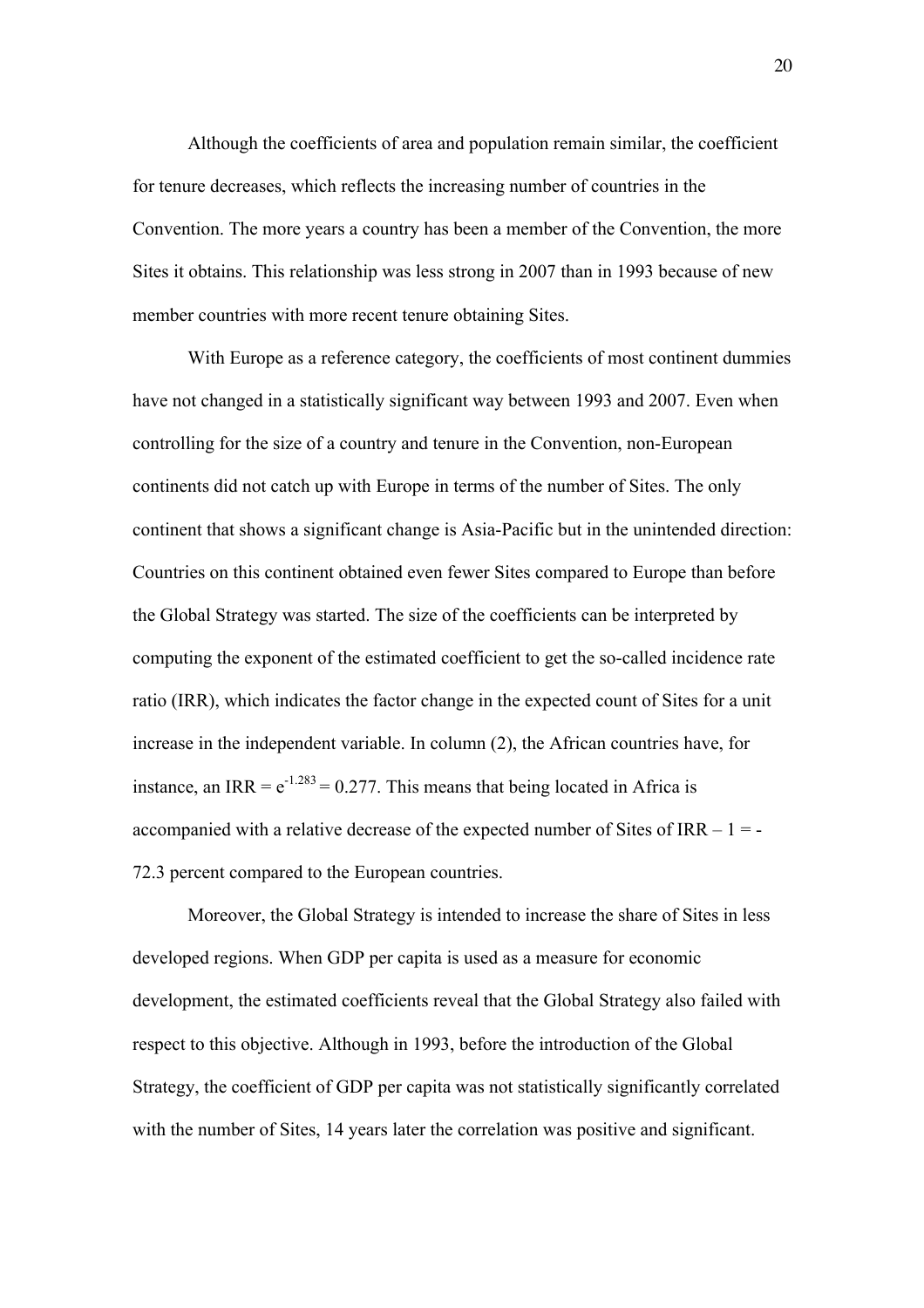More developed countries obtained more Sites after the introduction of the Global Strategy. An increase in GDP per capita by 1,000 USD leads to a relative increase of 2.14 percent in the expected number of Sites. We also estimate the impact of the determinants mentioned above only for the Sites obtained *after* 1993. The results in Table 1, column (3), support our previous results.

In a second step, we test for a structural break by using the panel structure of the data and introducing a Global Strategy dummy taking the value one after 1993. Interaction effects of the Global Strategy dummy and the determinants reveal whether the slope of these determinants changed after 1993, which would be an indicator for the success of the Global Strategy. Again, we use the total number of Sites of a country up to a certain year as the dependent variable with panel data structure and random effects.<sup>10</sup> In the basic setting without interaction effects, the results from the crosssection estimations hold (see Table 2, column (4)).

#### TABLE 2

In Table 2, column (5), we introduce interaction effects. The Global Strategy dummy is positive and significant. Sites are almost never delisted, so the Stock is increasing continuously after 1993. The interaction coefficient of the Global Strategy and tenure is negative and statistically significant, which indicates that after the Global Strategy was introduced the relationship of tenure and total Sites is less positive than before (but still positive in absolute terms). This reflects the increasing number of member countries. Because the growth of the List is limited, more countries induce a

 $10$  The total number of Sites in year t is correlated with the number of Sites in year t-1. However, the Random Effects model permits serial correlation in the model error.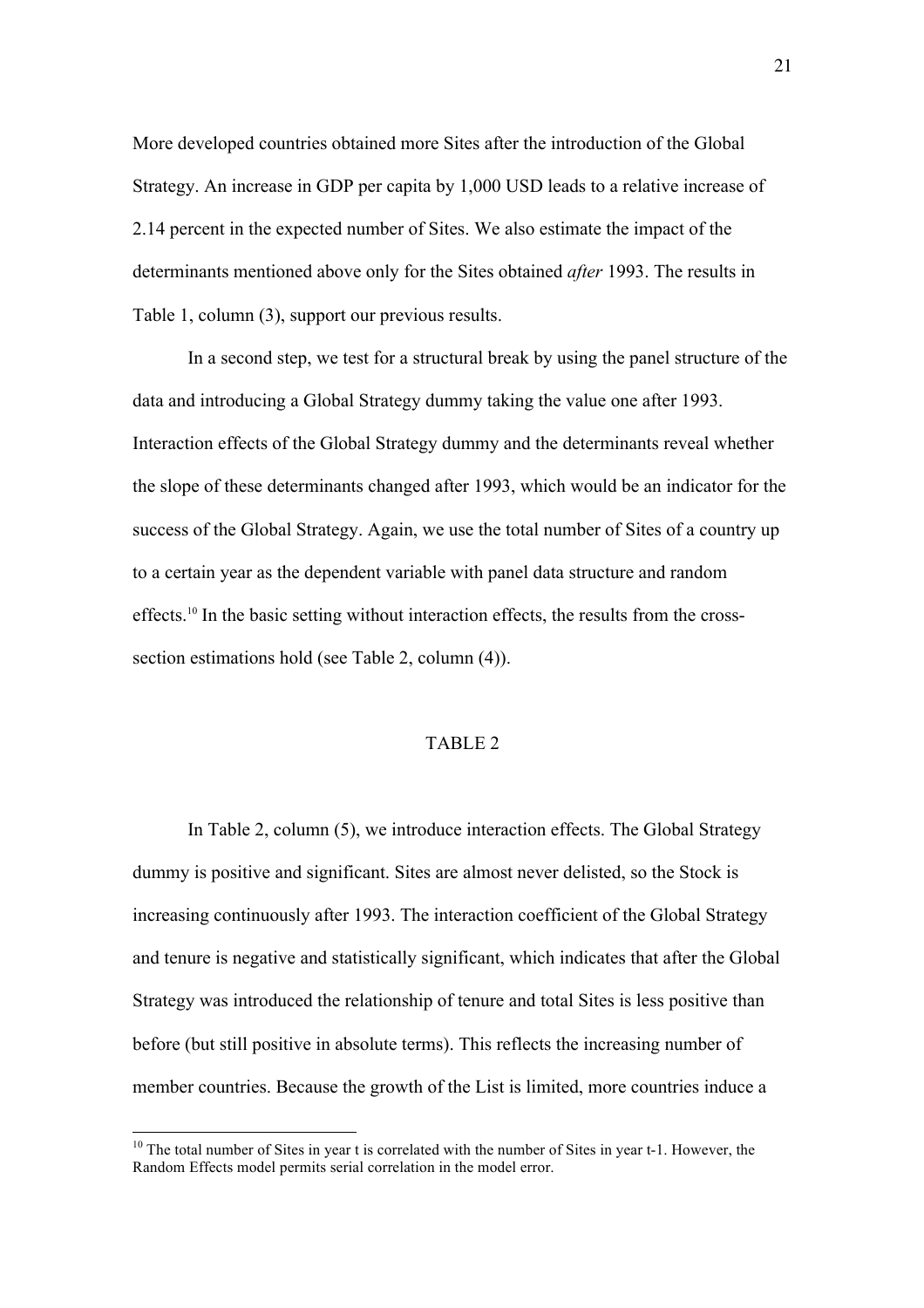slower increase of the Stock per country. The interaction term of Strategy and GDP per capita is positive and strongly significant. After the Global Strategy was introduced, the Sites distribution became increasingly biased toward the more developed countries. The interaction effects with the continent dummies of Africa, the Americas, and the Arabian countries are significant and negative. The Sites distribution became increasingly biased toward the European countries after the Global Strategy was introduced.

A somewhat different approach is to use the new Sites per year a country gets as a dependent variable. These estimations of the flow of Sites confirm our previous results (see Table 2, column (6)). The only difference is the negative coefficient of tenure. Countries that have been members for a longer time obtain fewer Sites *per year*. However, in this specification, the only significant interaction-term coefficient is the one of the Global Strategy and tenure (see Table 2, column (7)). This coefficient is positive and significant, indicating that after the Global Strategy was introduced the more tenured countries obtained *relatively* more Sites than did countries with lower tenure. This is contradictory to UNESCO's aim to support countries that recently joined the Convention.

Overall, our results indicate that the Global Strategy did not help to increase the balance and representativeness of the List with respect to continents and development. If anything, the distribution of Sites has become even more biased, considering the objectives set by UNESCO.

#### **V. REFORMING THE LIST**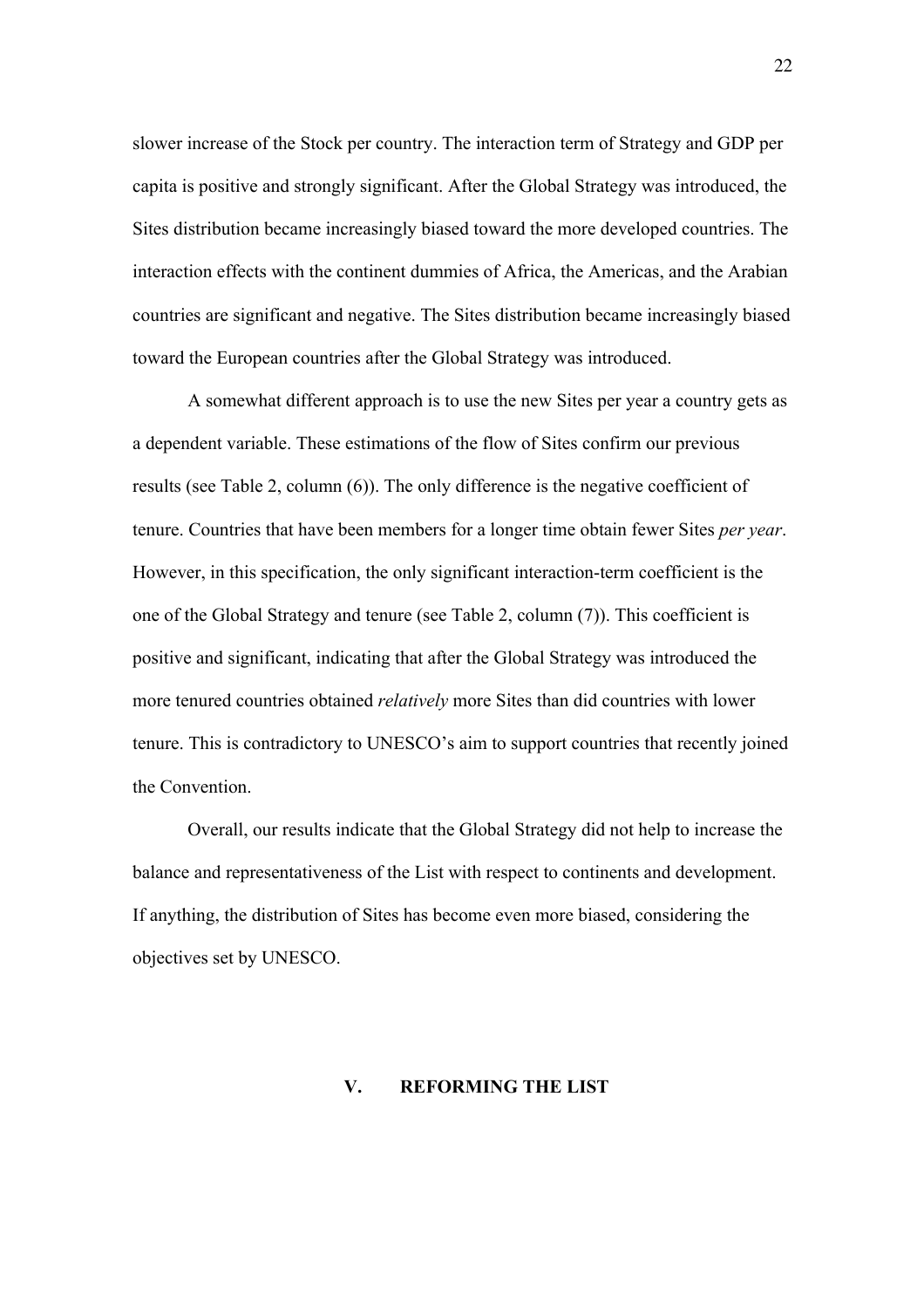Some of the shortcomings of the List have been noticed by the Convention, and proposals for reform have been discussed. One shortcoming is the unbalanced distribution of Sites, which was the aim of the Global Strategy, as discussed above. UNESCO intends to increase the *representativeness* of the List but struggles to find appropriate criteria (e.g., chronological periods, cultural criteria, or regional distribution). However, underrepresented state parties are encouraged to apply to change the composition of the List. Considering the *imbalance* of the List, UNESCO has developed a priority system, which prefers state parties with no Sites. Moreover, the number of Sites per country and year is limited to one, in an effort to decrease the imbalance (Strasser, 2002). However, these measures have not had a significant effect so far. In addition, van der Aa (2005) proposes opening the nomination process: Every country, organization, or individual should be allowed to nominate Sites. Many more Sites would be nominated, so the selection process within a country would probably be less biased. However, the evaluation by the Committee would have to be much stricter.

A second major shortcoming is that the number of Sites on the List has continuously grown over time. The Convention does not set a numerical limit for the List, and this *overextension* of the List imposes problems whereby the Committee has to monitor the state of conservation and management of the Sites (Benhamou, 1996). Imposing a time restriction or making a reevaluation after a certain time obligatory would mitigate this problem because these changes simplify the delisting of Sites. This sunset clause is successfully applied within the European Diploma for Protected Areas. The Convention discussed this proposal, but it received little support. In 2003, a maximum number of total new Sites per year (30) was introduced.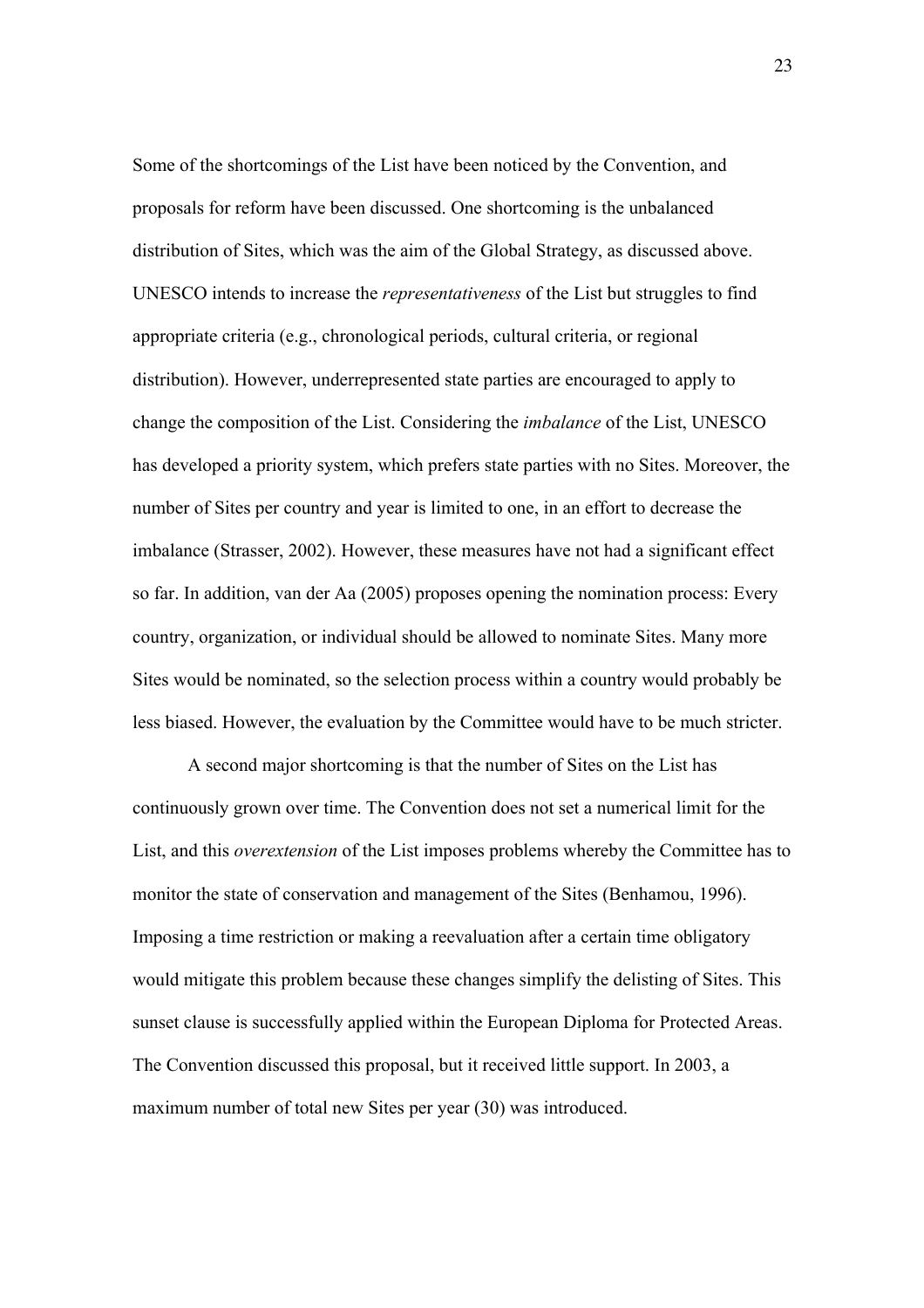Another suggestion for reform is to introduce an overall maximum number of Sites. Doing so would solve the problem of overextension. Monitoring the Sites would be facilitated significantly. Sites would be listed according to their quality but also according to their state of maintenance. Compared to the actual situation, a competition for the best protection would arise in order to be listed (Frey and Steiner, 2011).

#### **VI. CONCLUSIONS**

The effort of UNESCO through the World Heritage Commission to establish a World Heritage List containing the most treasured Sites of humanity's culture and landscapes constitutes a great step forward toward preserving one of the most important global public goods on our planet. The List now contains more than 900 Sites, and its number has been steadily increasing since its establishment almost 40 years ago.

The selection of Sites, however, is questionable. It is subject to rent-seeking, not only by the national interests pursued by politicians and bureaucrats but also by the commercial heritage industry. To mitigate the high imbalance of the List in 1994, UNESCO launched the Global Strategy for a Balanced, Representative and Credible World Heritage List*.* Three of the main goals mentioned by the Global Strategy were lowering the overrepresentation of developed countries and the European continent and increasing the share of Natural compared to Cultural Sites.

Although there is some literature about the Global Strategy and the unequal distribution of Sites, there is a lack of empirical evidence evaluating the development of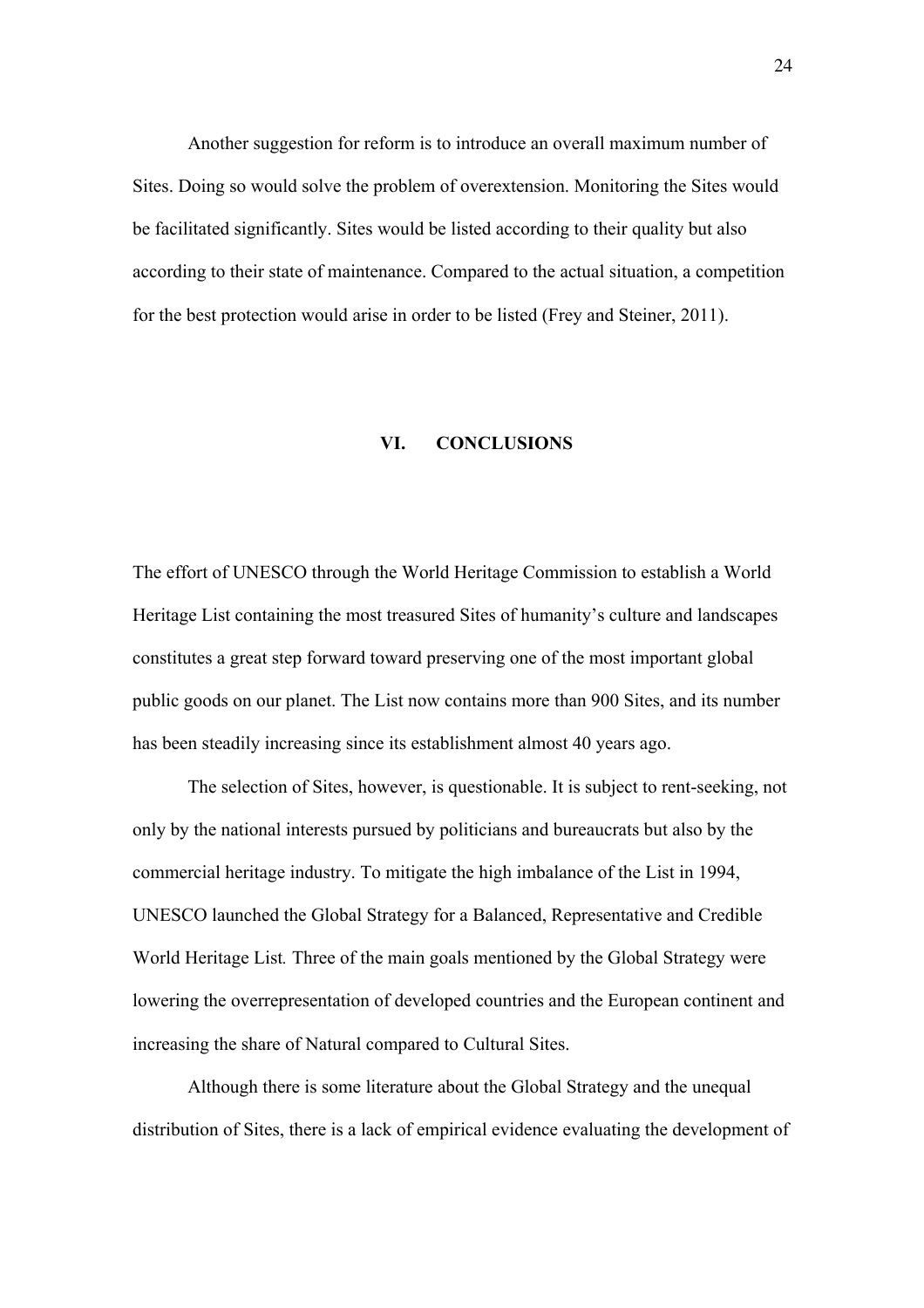the imbalance, the impact of the Global Strategy, and therewith the effectiveness of this particular international organization to achieve a more balanced distribution. This paper intends to fill this gap. Surprisingly, all indicators suggest that the List has become, if anything, even more imbalanced since the Global Strategy was introduced. The share of Cultural to Natural Sites has continued to increase, exacerbating the goal of a balanced distribution of these categories. The Gini coefficient reveals that the distribution of Sites is now more concentrated than ever. The number of Sites in Europe compared to the other continents continued to increase after 1993. Moreover, economically more developed countries obtained relatively more Sites. Furthermore, in contrast to the intention of the Global Strategy, countries with more tenure obtain relatively more Sites per year. Possible measures to lower the imbalance of the List include limiting the number of Sites per country and year or opening the nominations to everyone until the imbalance is reduced.

The positive effects of the List on global heritage protection cannot be doubted. However, the striking imbalance of the List reflects a biased nomination process. It is very likely that not all Sites deserving this label are a part of the List. The fact that the decision makers of UNESCO itself realized the unequal distribution and launched the Global Strategy supports this view. However, as we show empirically, the Global Strategy was not successful in reducing European predominance. This paper intends to attract attention to the persisting imbalance of the List, and it can serve as a starting point for further discussion about possible reforms to protect our global heritage.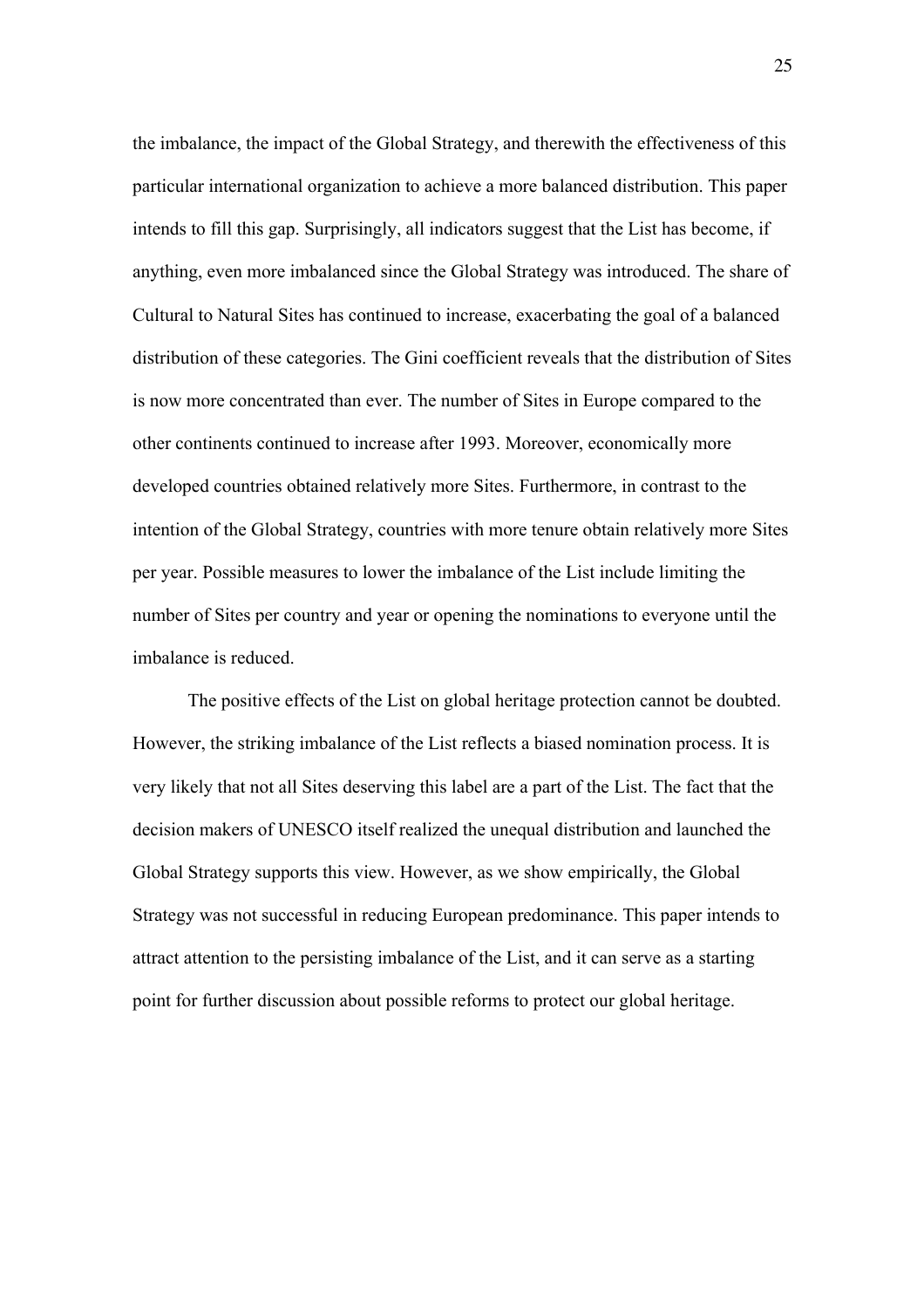#### **Appendix**

#### Figure 1

The World Heritage List according to types of heritage and continents 2009

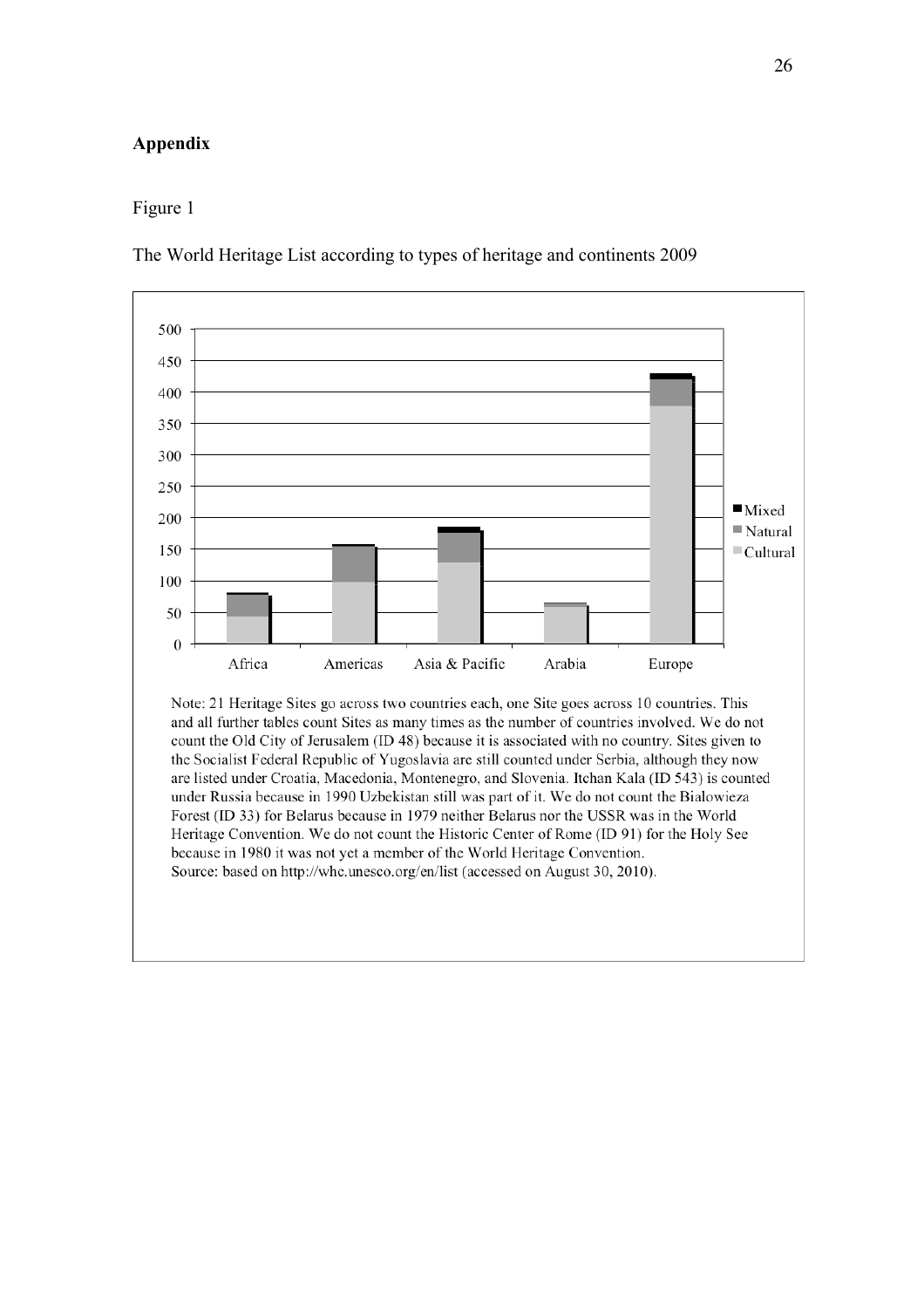## Figure 2



## Dispersion of World Heritage Sites according to countries 1979–2009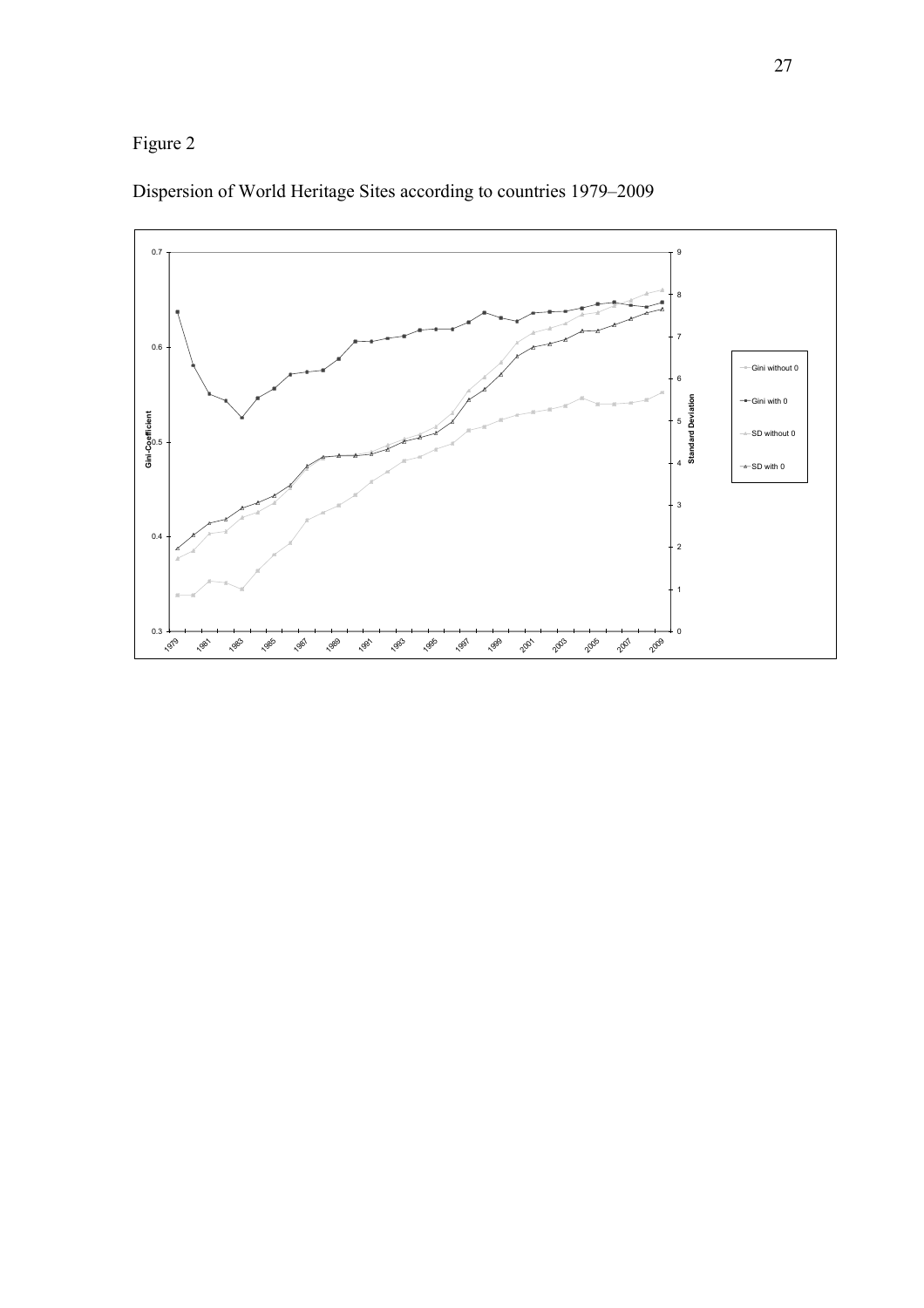

Share of total Sites per continent 1990–2009

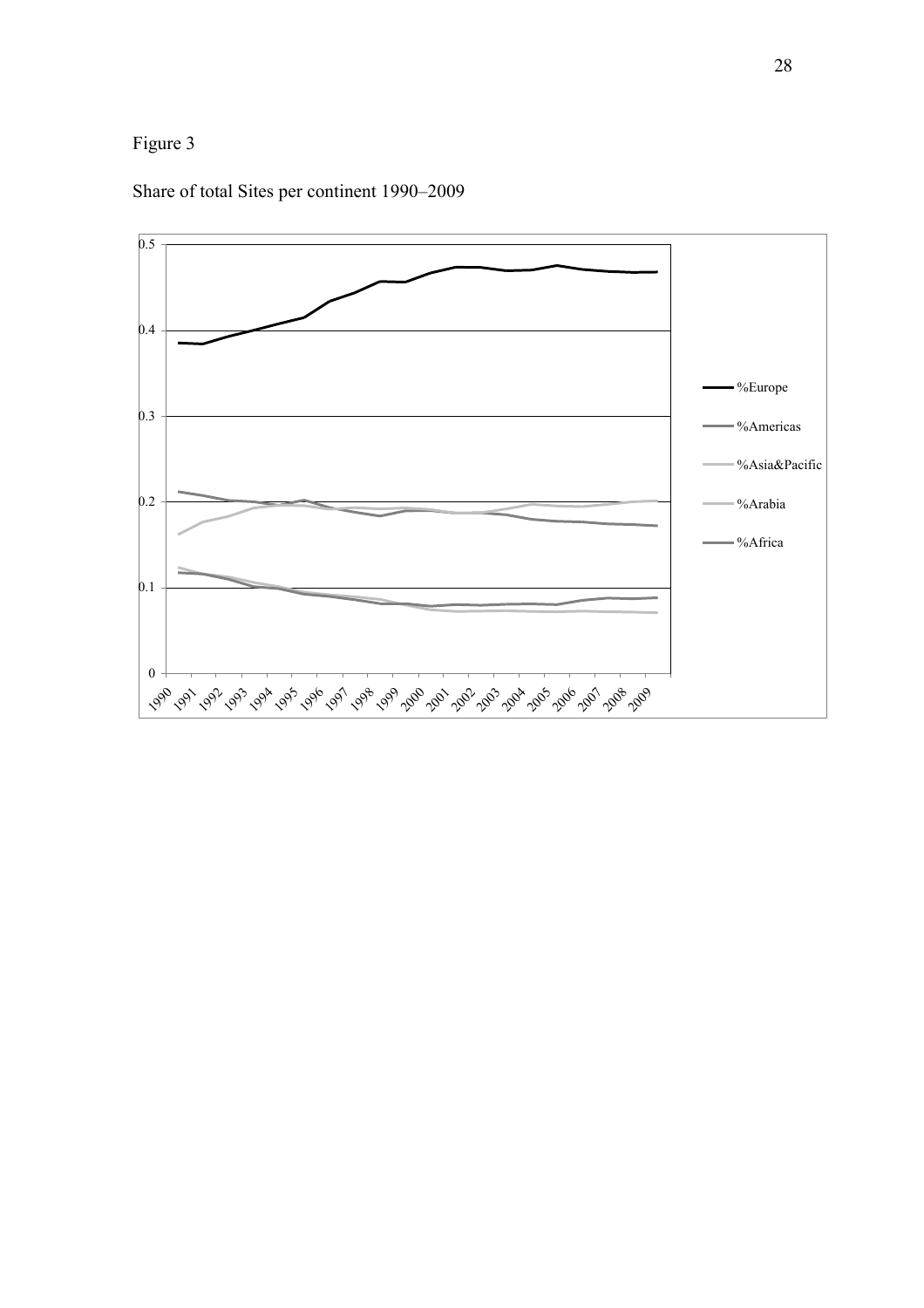Figure 4 Number of Sites per area and continent 1990–2007

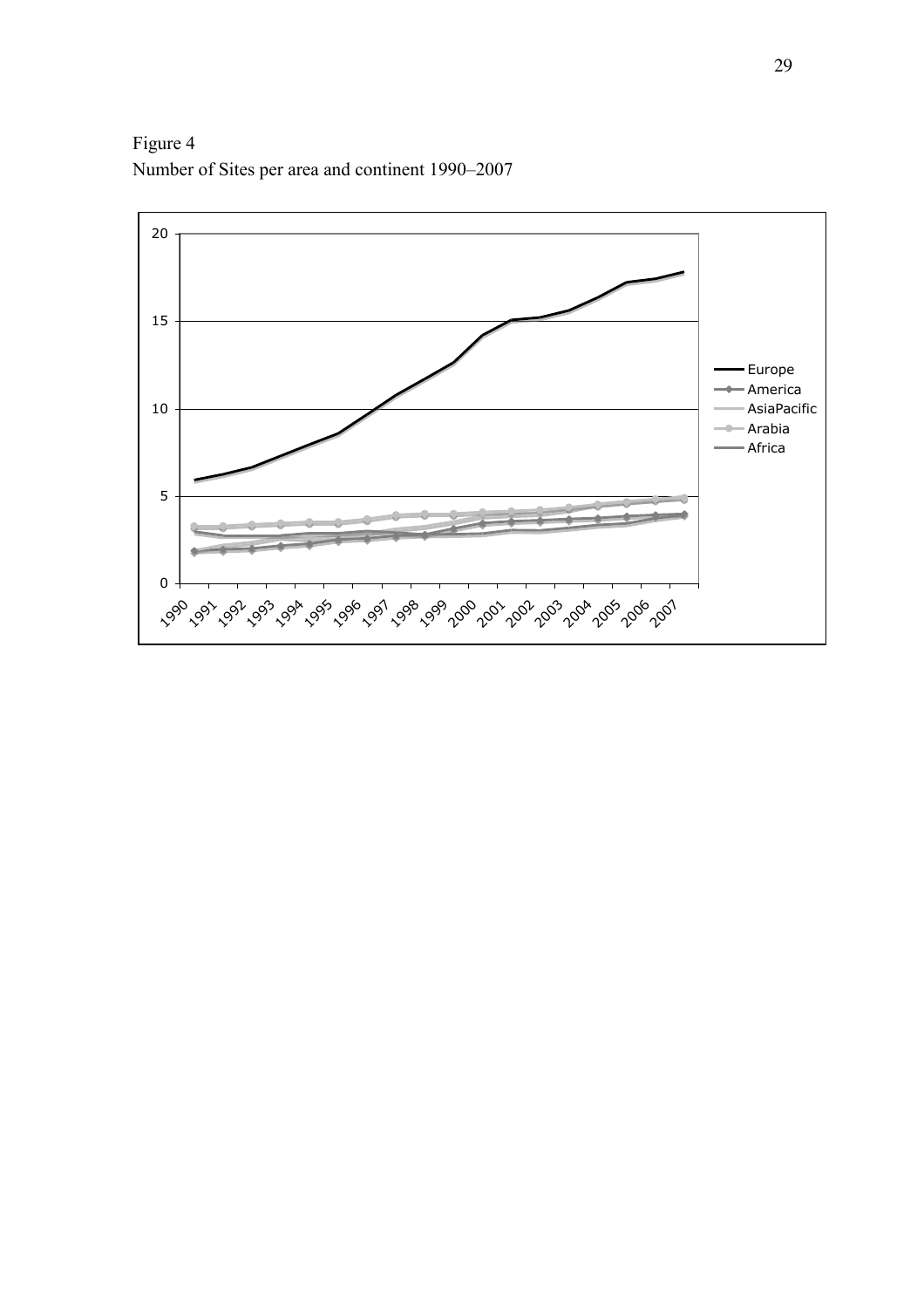## Figure 5



Number of Sites according to population and continent 1990–2007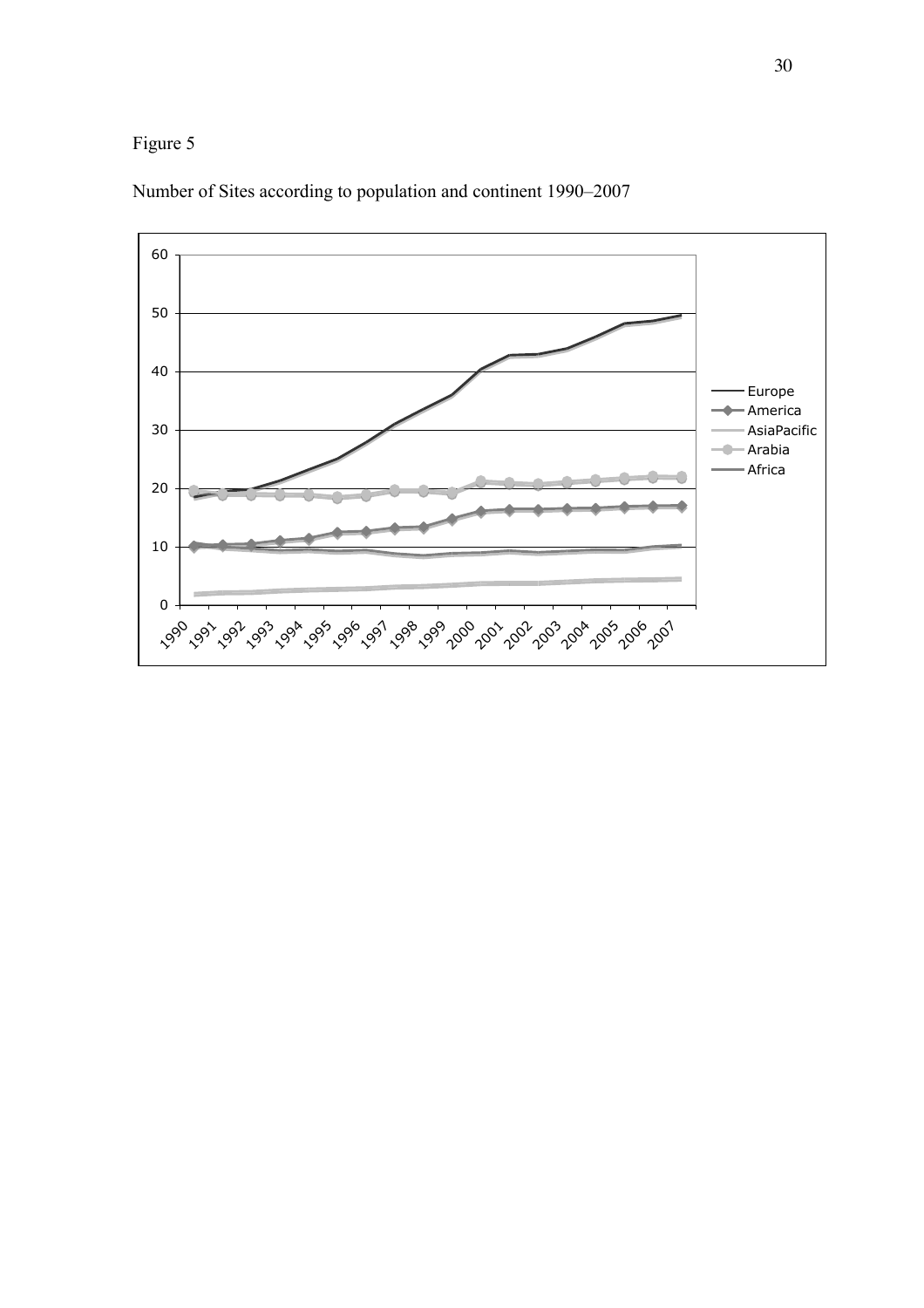



Development of number of Cultural, Natural and Mixed Sites 1990–2009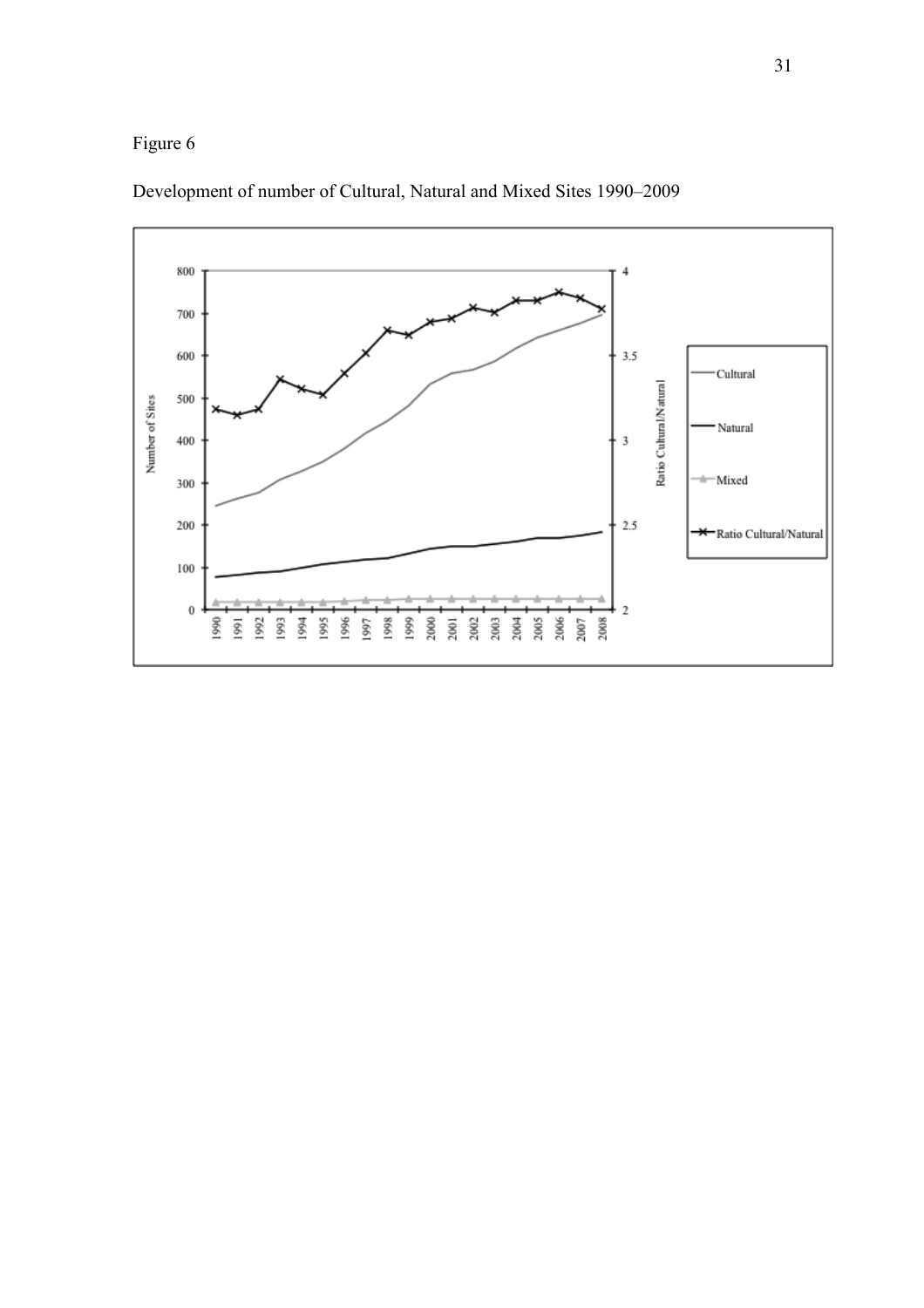## Table 1

|                  | Sites per country 1993 | Sites per country 2007 | Growth of Sites per<br>country 1993-2007 |  |  |
|------------------|------------------------|------------------------|------------------------------------------|--|--|
|                  | (1)                    | (2)                    | (3)                                      |  |  |
| <b>AREA</b>      | $0.0803**$             | $0.0887**$             | $0.0950**$                               |  |  |
|                  | (2.083)                | (2.511)                | $-2.035$                                 |  |  |
| <b>POPULATIO</b> |                        |                        |                                          |  |  |
| N                | $0.165**$              | $0.184***$             | $0.191**$                                |  |  |
|                  | (2.275)                | (3.041)                | $-2.46$                                  |  |  |
| <b>TENURE</b>    | $0.130***$             | $0.0839***$            | $0.0411***$                              |  |  |
|                  | (7.150)                | (8.147)                | $-3.255$                                 |  |  |
| <b>GDPPC</b>     | 0.00858                | $0.0212***$            | $0.0296***$                              |  |  |
|                  | (0.676)                | (2.738)                | $-2.933$                                 |  |  |
| <b>AFRICA</b>    | $-1.284***$            | $-1.283***$            | $-1.324***$                              |  |  |
|                  | $(-4.272)$             | $(-5.479)$             | $(-4.412)$                               |  |  |
| <b>AMERICA</b>   | $-0.933***$            | $-0.965***$            | $-0.956***$                              |  |  |
|                  | $(-3.477)$             | $(-4.416)$             | $(-3.398)$                               |  |  |
| ASIA-            |                        |                        |                                          |  |  |
| <b>PACIFIC</b>   | $-0.565*$              | $-0.805***$            | $-0.942***$                              |  |  |
|                  | $(-1.939)$             | $(-3.744)$             | $(-3.476)$                               |  |  |
| <b>ARABIA</b>    | $-0.999***$            | $-1.084***$            | $-1.554***$                              |  |  |
|                  | $(-2.911)$             | $(-3.591)$             | $(-3.500)$                               |  |  |
| <b>EUROPE</b>    | (reference continent)  |                        |                                          |  |  |
| Constant         | $-0.0930$              | $-0.145$               | 0.173                                    |  |  |
|                  | $(-0.357)$             | $(-0.550)$             | (0.546)                                  |  |  |
| Observations     | 127                    | 166                    | 166                                      |  |  |

## Determinants of World Heritage List Inclusion

*Note*: Cross-section estimations. z-statistics in parentheses: \*\*\* p<0.01, \*\* p<0.05, \* p<0.1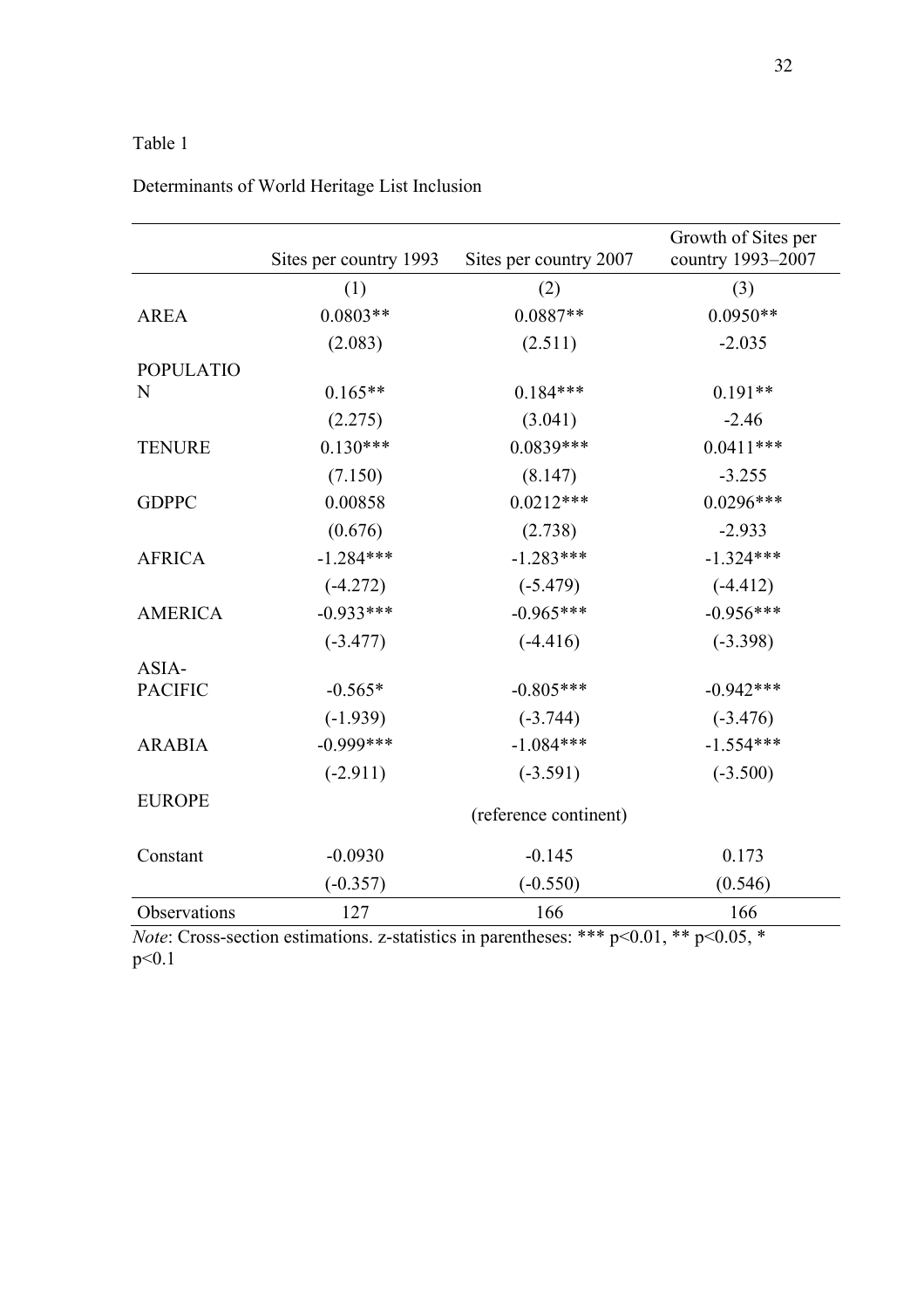### Table 2

Testing for a Structural Break in 1994 – Panel Estimations of Stock and Flow

Determinants

| <b>VARIABLES</b> | Sites up to year t    | Sites up to year t | Sites per year | Sites per year |  |  |
|------------------|-----------------------|--------------------|----------------|----------------|--|--|
|                  | (4)                   | (5)                | (6)            | (7)            |  |  |
| <b>AREA</b>      | $0.207***$            | $0.230***$         | $0.125***$     | $0.141***$     |  |  |
|                  | (2.787)               | (2.858)            | (4.102)        | (4.073)        |  |  |
| <b>POPULATIO</b> |                       |                    |                |                |  |  |
| N                | $0.0805**$            | 0.0622             | $0.149***$     | $0.120**$      |  |  |
|                  | (2.572)               | (1.108)            | (3.386)        | (1.982)        |  |  |
| <b>TENURE</b>    | $0.0588***$           | $0.121***$         | $-0.0157***$   | $-0.0377***$   |  |  |
|                  | (33.92)               | (29.12)            | $(-2.769)$     | $(-2.625)$     |  |  |
| <b>GDPPC</b>     | $0.0129**$            | $-0.00971$         | $0.0231***$    | 0.0197         |  |  |
|                  | (2.364)               | $(-1.057)$         | (3.122)        | (1.470)        |  |  |
| <b>AFRICA</b>    | $-1.374***$           | $-1.312***$        | $-1.118***$    | $-0.891***$    |  |  |
|                  | $(-4.878)$            | $(-4.280)$         | $(-5.318)$     | $(-2.879)$     |  |  |
| <b>AMERICA</b>   | $-1.047***$           | $-1.081***$        | $-0.724***$    | $-0.498**$     |  |  |
|                  | $(-3.425)$            | $(-3.299)$         | $(-3.788)$     | $(-1.990)$     |  |  |
| ASIA-            |                       |                    |                |                |  |  |
| <b>PACIFIC</b>   | $-0.946***$           | $-0.967***$        | $-0.891***$    | $-0.642**$     |  |  |
|                  | $(-3.264)$            | $(-3.139)$         | $(-4.531)$     | $(-2.171)$     |  |  |
| <b>ARABIA</b>    | $-0.959***$           | $-0.981**$         | $-0.989***$    | $-0.675**$     |  |  |
|                  | $(-2.668)$            | $(-2.558)$         | $(-3.985)$     | $(-1.982)$     |  |  |
| <b>EUROPE</b>    | (reference continent) |                    |                |                |  |  |
|                  |                       |                    |                |                |  |  |
| <b>STRATEGY</b>  |                       | $0.924***$         |                | $-0.00749$     |  |  |
|                  |                       | (12.50)            |                | $(-0.0312)$    |  |  |
| Strat*Area       |                       | 0.00211            |                | $-0.0266$      |  |  |
|                  |                       | (0.249)            |                | $(-1.064)$     |  |  |
| Strat*Pop        |                       | 0.00622            |                | 0.0364         |  |  |
|                  |                       | (0.428)            |                | (0.819)        |  |  |
| Strat*Tenure     |                       | $-0.0757***$       |                | $0.0278*$      |  |  |
|                  |                       | $(-18.63)$         |                | (1.759)        |  |  |
| Strat*Gdppc      |                       | $0.00956***$       |                | 0.00302        |  |  |
|                  |                       | (2.689)            |                | (0.252)        |  |  |
| Strat*Africa     |                       | $-0.350***$        |                | $-0.378$       |  |  |
|                  |                       | $(-4.261)$         |                | $(-1.118)$     |  |  |
| Strat*America    |                       | $-0.134**$         |                | $-0.409$       |  |  |
|                  |                       | $(-2.005)$         |                | $(-1.641)$     |  |  |
| Strat*Asia       |                       | $-0.0968$          |                | $-0.371$       |  |  |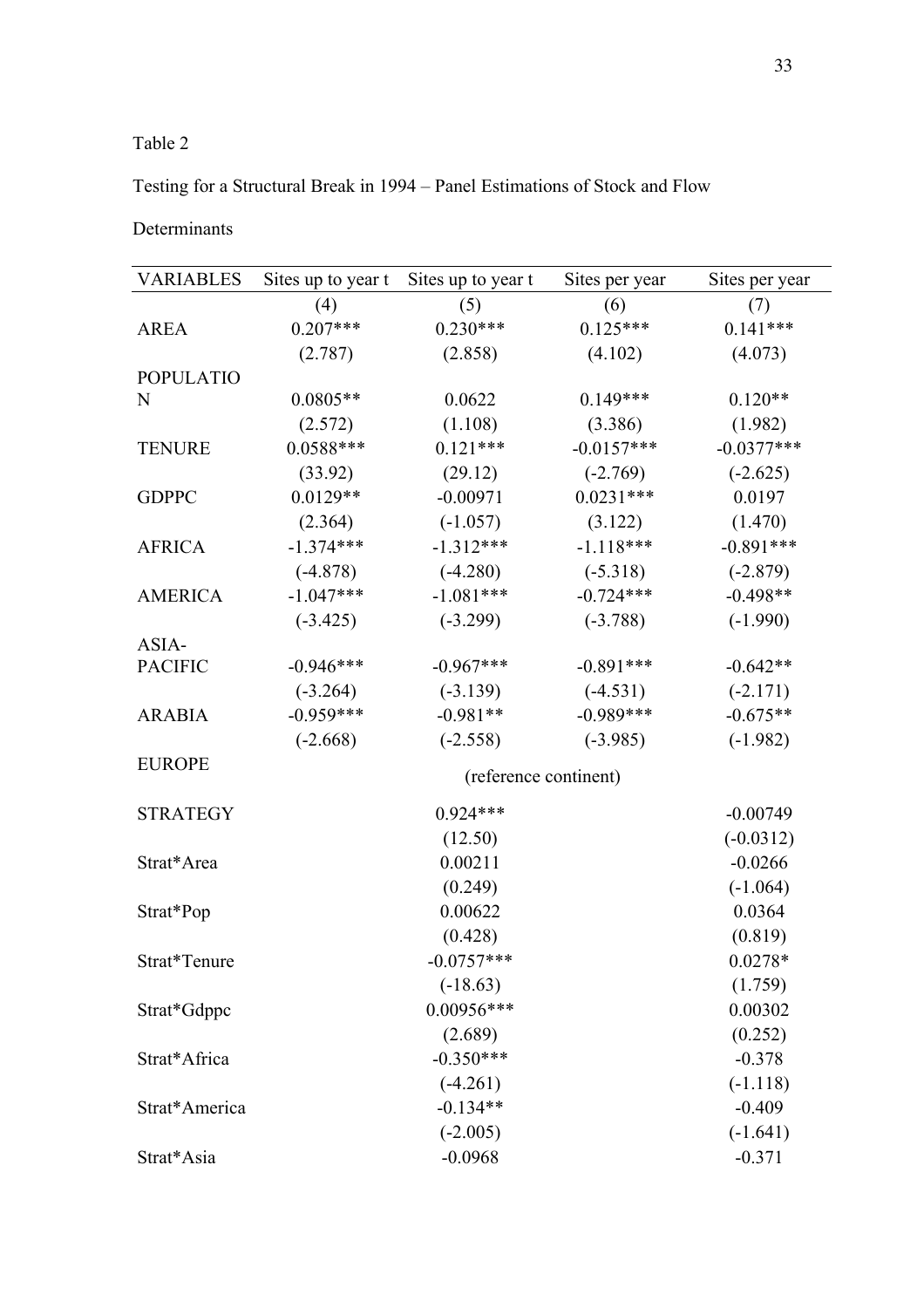|                     |         | $(-1.237)$ |            | $(-1.230)$ |
|---------------------|---------|------------|------------|------------|
| Strat*Arabia        |         | $-0.164*$  |            | $-0.545$   |
|                     |         | $(-1.948)$ |            | $(-1.375)$ |
| Constant            | 17.01   | 16.91      | $-0.246$   | $-0.228$   |
|                     | (0.145) | (0.139)    | $(-1.266)$ | $(-0.883)$ |
| <b>Observations</b> | 3,458   | 3,458      | 3,458      | 3,458      |
| Number of id        | 176     | 176        | 176        | 176        |
| Log likelihood      | $-5339$ | $-5116$    | $-1818$    | $-1813$    |

*Notes*: Dependent variable (4) & (5): Accumulated total number of Sites of per country

up to year t.

Dependent variable (6) & (7): Total number of new Sites per Country in year t.

Random effects estimates 1978–2007.

z-statistics in parentheses: \*\*\* p<0.01, \*\* p<0.05, \* p<0.1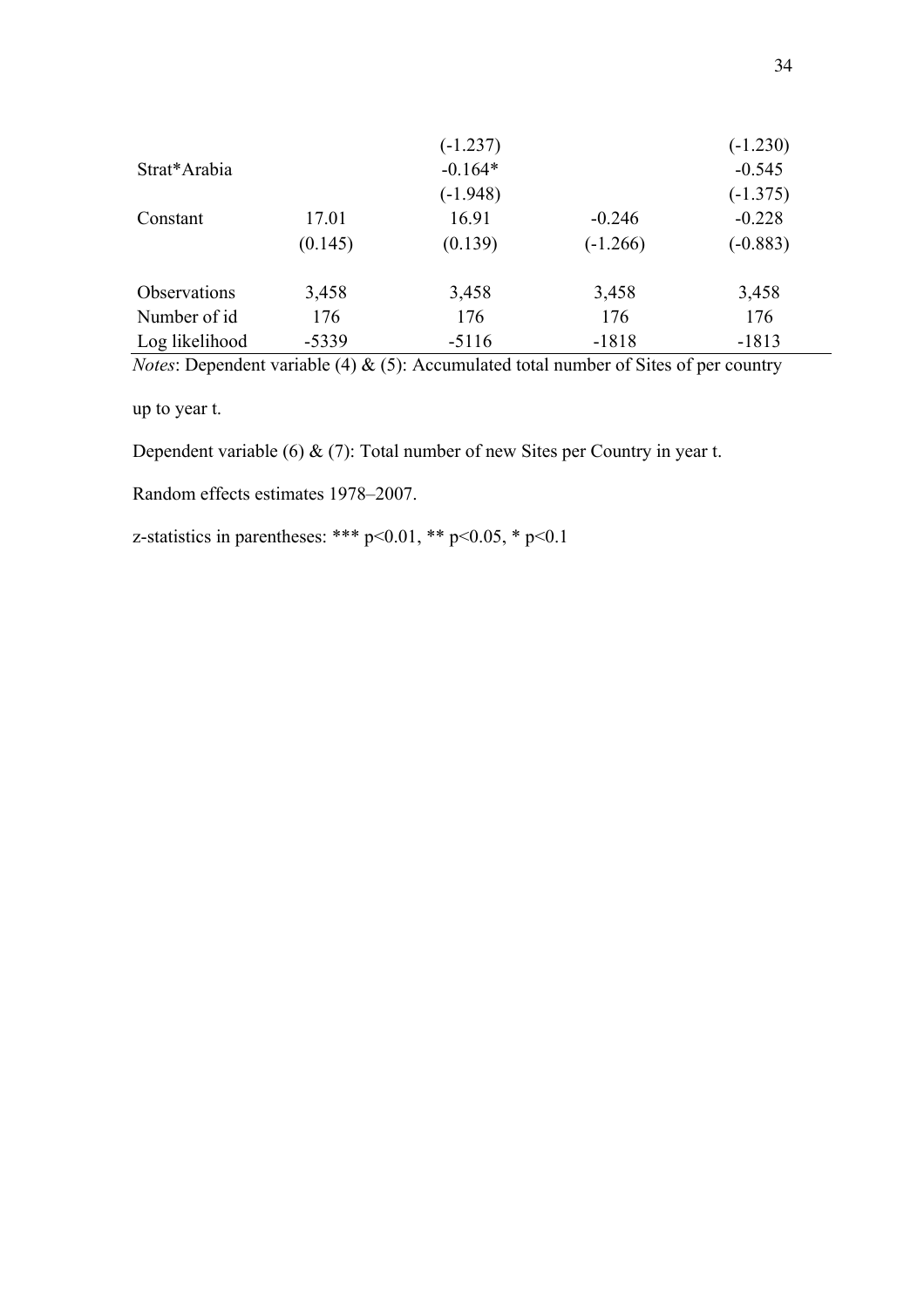#### **References**

- Ashworth, Gregory John and van der Aa, Bart J.M. (2006). Strategy and policy for the world heritage convention: goals, practices and future solutions. in: Anna Leask and Alan Fyall (eds.) *Managing World Heritage Sites.* London: Elsevier.
- Benhamou, Françoise (1996). Is Increased Public Spending for the Preservation of Historic Monuments Inevitable? The French Case. *Journal of Cultural Economics,* 20**,** pp**.** 115-131.
- Bertacchini, Enrico and Saccone, Donatella (2011). The Political Economy of World Heritage. *Working Paper New Series.* Torino: Università di Torino.
- Buchanan, James M. (1980). Rent Seeking and Profit Seeking. in: James M. Buchanan, Robert M. Tollison and Gordon Tullock (eds.) *Toward a Theory of the Rent-Seeking Society.* Texas: Texas A & M University Press.
- Byrne, Dennis (1991). Western hegemony in archeological management. *History and Anthropology,* 5**,** pp**.** 269-276.
- Carpenter, R. Charli (2007). Setting the Advocacy Agenda: Theorizing Issue Emergence and Nonemergence in Transnational Advocacy Networks. *International Studies Quarterly,* 51**,** pp. 99-120.
- Cleere, Henry (1998). Europe's cultural heritage from a world perspective. in: ICOMOS UK (ed.) *Sustaining the cultural heritage of Europe.* London: ICOMOS UK.
- Cleere, Henry (2006). Foreword. in: Alan Fyall Anna Leask (ed.) *Managing World Heritage Sites.* London: Elsevier.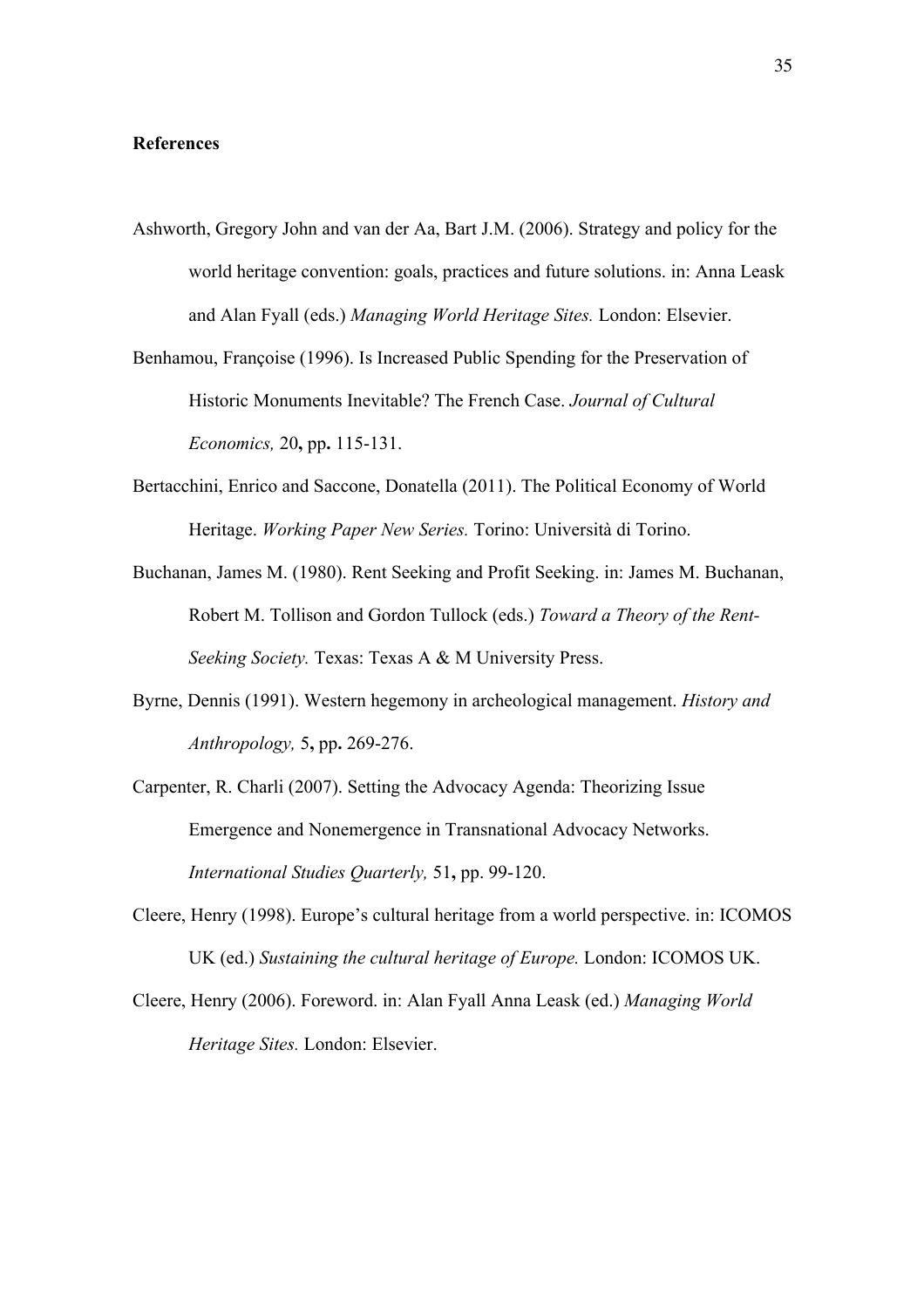- Cochrane, Janet and Tapper, Richard (2006). Tourism's contribution to World Heritage Site management. in: Anna Leask and Alan Fyall (eds.) *Managing World Heritage Sites.* London: Elsevier.
- Dreher, Axel, Sturm, Jan-Egbert and Vreeland, James Raymond (2009). Development aid and international politics: Does membership on the UN Security Council influence World Bank decisions? *Journal of Development Economics,* 88**,** pp**.** 1- 18.
- Frey, Bruno S. (1984). The public choice view of international political economy. *International Organization,* 38**,** pp**.** 199-223.
- Frey, Bruno S. and Pamini, Paolo (2010). World Heritage: Where Are We? An Empirical Analysis. *CESifo Working Paper Series.* Munich: IFO.
- Frey, Bruno S., Pamini, Paolo and Steiner, Lasse (2011). What Determines the World Heritage List? An Econometric Analysis. *Working Paper Series.* Zurich: Department of Economics, University of Zurich.
- Frey, Bruno S. and Steiner, Lasse (2011). World Heritage List: Does it Make Sense? *International Journal of Cultural Policy,* forthcoming.
- Frey, Bruno S. and Stutzer, Alois (2005). Testing Theories of Happiness. in: Luigino Bruni and Pierluigi Porta (eds.) *Economics and Happiness. Framing the Analysis.* Oxford: Oxford University Press.
- Harrison, David and Hitchcock, Michael (2005). *The Politics of Heritage. Negotiating Tourism and Conservation. Channel View,* Clevedon, UK: Channel View Publications.

Henley, Jon ( 2001). Fighting for the Mighty Monuments. *Guardian Unlimited.*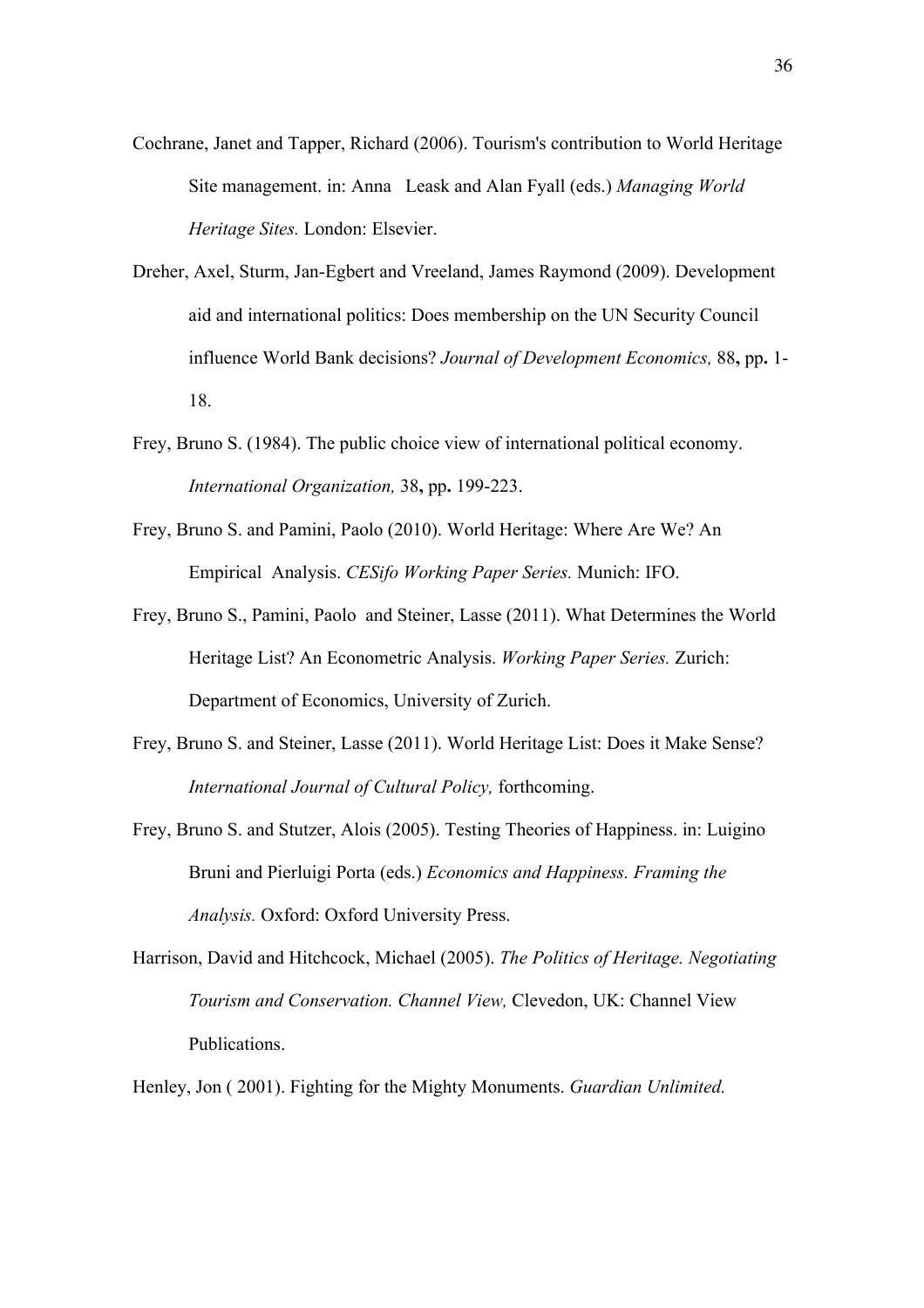- Johnson, Peter and Thomas, Barry (1995). Heritage as Business. in: David T. Herbert (ed.) *Heritage, Tourism and Society.* New York Mansell Publishing.
- Kahneman, Daniel, Diener, Ed and Schwarz, Norbert (1999). Well-Being: The Foundations of Hedonic Psychology. New York, NY: Russell Sage Foundation.
- Keohane, Nathaniel O. and Zeckhauser, Richard J. (2003). The Ecology of Terror Defense. *Journal of Risk and Uncertainty,* 26**,** pp**.** 201-229.Klamer, Arjo and Throsby, David (2000). Paying for the Past: the Economics of Cultural Heritage. *World Culture Report.* New York: UNESCO, pp. 130-145.
- Koremenos, Barbara, Lipson, Charles and Snidal, Duncan (2001). The Rational Design of International Institutions. *International Organization,* 55**,** pp**.** 761-799.
- Lazzarotti, Olivier (2000). Patrimoine et tourisme: Un couple de la mondialisation. *Mappemonde,* 15**,** pp**.** 12-16.
- Leask, Aanna and Fyall, Alan (2001). World heritage site designation: Future implications from a UK perspective. *Tourism recreation research,* 26**,** pp**.** 55- 63.
- Leask, Anna and Yeoman, Ian. (2004). *Heritage Visitor Attractions,* London: Thompson Learning.
- Martinez-Diaz, Leonardo (2009). Boards of directors in international organizations: A framework for understanding the dilemmas of institutional design. *The Review of International Organizations,* 4**,** pp**.** 383-406.
- Meskell, Lynn (2002). Negative Heritage and Past Mastering in Archeology. *Anthropological Quarterly,* 75**,** pp**.** 557-574.
- Millar, Sue (2006). Stakeholders and community participation. in: Anna Leask and Alan Fyall (eds.) *Managing World Heritage Sites.* London: Elsevier.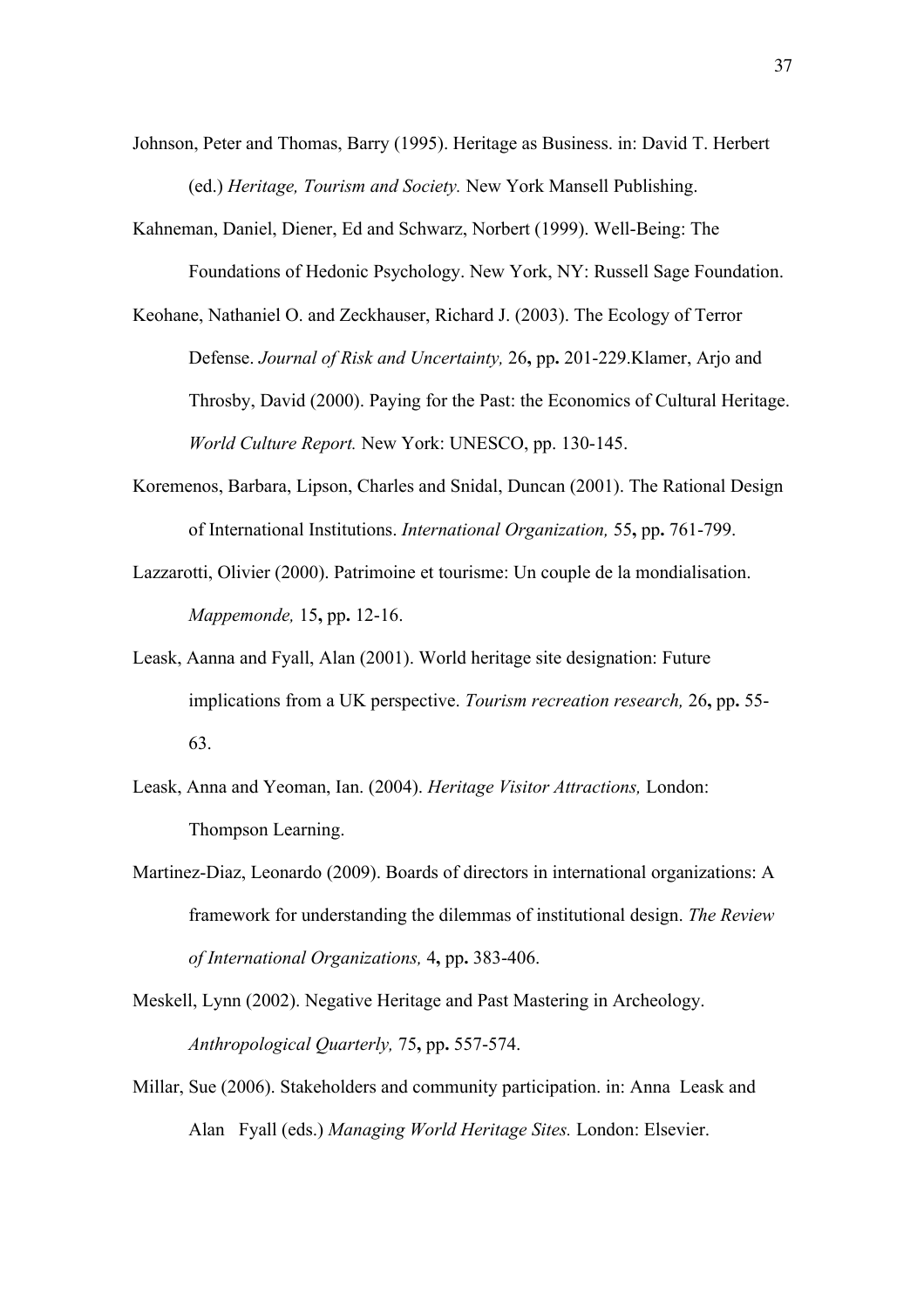- Musitelli, Jean (2002). World Heritage, between Universalism and Globalization. *International Journal of Cultural Property,* 11**,** pp**.** 323-336.
- Oatley, Thomas and Yackee, Jason (2004). American Interests and IMF Lending. *International Politics,* 41**,** pp**.** 415-429.
- Olmland, Atle (1997). World Heritage and the relationship between the global and the local. *Department of Archaeology.* University of Cambridge.
- Peacock, Alan (1978). Preserving the past: an international economic dilemma. *Journal of Cultural Economics,* 2**,** pp**.** 1-11.
- Peacock, Alan and Rizzo, Ilde (2008). *The Heritage Game. Economics, Politics, and Practice,* Oxford: Oxford University Press.
- Peterson, M. (2010). How the indigenous got seats at the UN table. *The Review of International Organizations,* 5**,** pp**.** 197-225.
- Strasser, Peter (2002). "Putting Reform Into Action" Thirty Years of the World Heritage Convention: How to Reform a Convention without Changing Its Regulations. *International Journal of Cultural Property,* 11**,** pp**.** 215-266.
- Tunney, James ( 2005). World Trade Law, Culture, Heritage and Tourism. Towards a Holistic Conceptual Approach. in: David Harrison and Michael Hitchcock (eds.) *The Politics of Heritage. Negotiating Tourism and Conservation.* Clevedon: Channel View Publications.
- UNESCO (2005). Operational Guidelines for the Implementation of the World Heritage Convention. http://whc.unesco.org/archive/opguide05-en.pdf*.*
- Van der Aa, Bart J.M. (2005). *Preserving the Heritage of Humanity? Obtaining World Heritage Status and the Impacts of Listing,* Amsterdam: Netherlands Organization for Scientific Research.